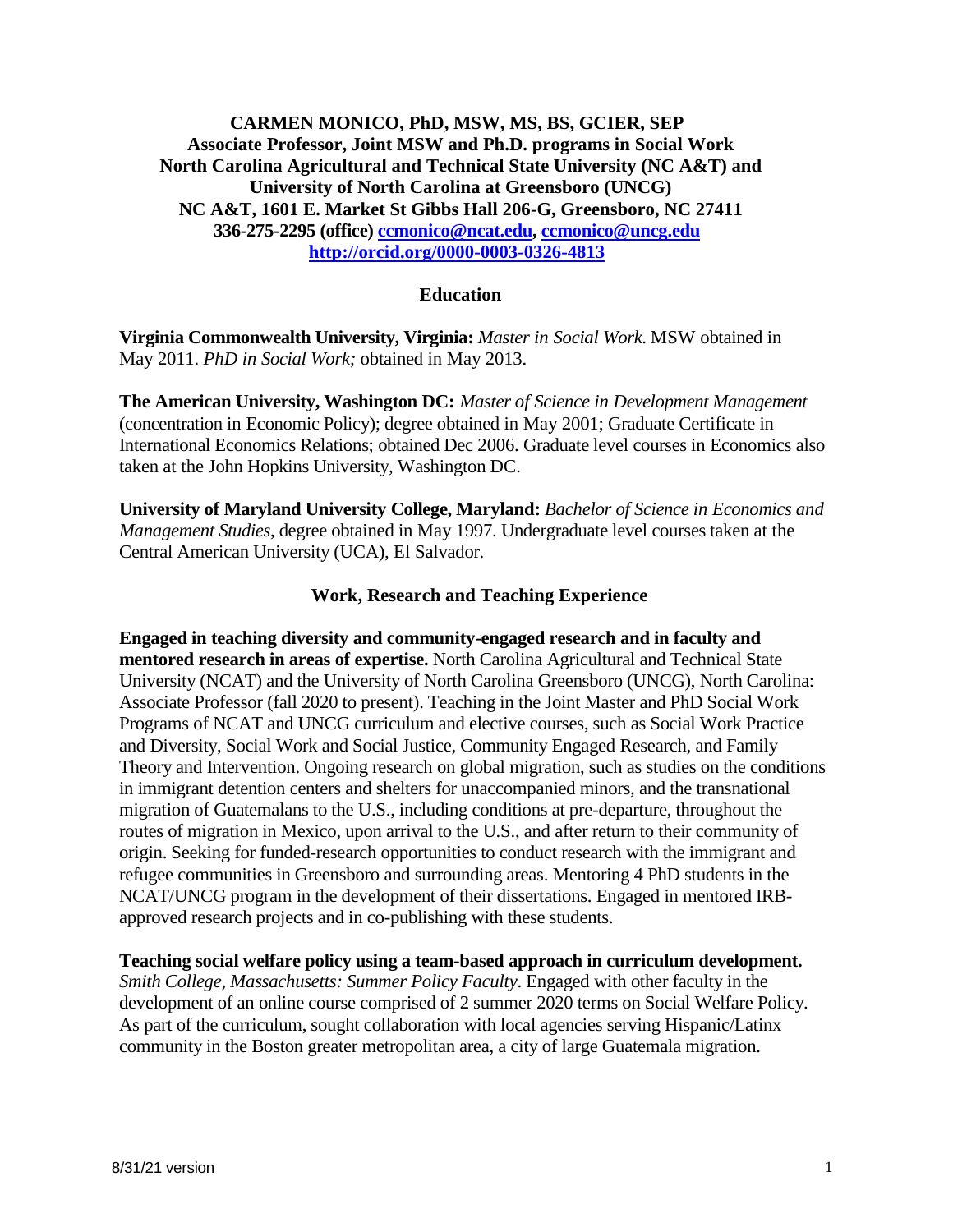**Developed an international concentration within the Human Services Studies (HSS) and taught courses across disciples and professions.** *Elon University, North Carolina: Assistant Professor (fall 2013 to spring 2020)*. Conducted research for a proposal for a joint HSS/Spanish Language Studies program. Developed and taught multiple times international courses or with a global component, including Introduction to Human Services, Working with Groups and Communities, Practicum Away in Guatemala, International Human Services, Global Violence Against Women, Human Trafficking, and Civil Society and Global Governance (COR course).

All electives courses taught at Elon have been approved for credit towards the minors of Peace & Conflict Studies (PCS), Women, Gender, and Sexuality Studies (WGSS), International & Global Studies (IGS), and Criminal Justice Studies (CJS), as well as for the major and minor of Public Health Studies (PHS). Requested and has been awarded competitive grants from a variety of internal sources for teaching and learning, community outreach and education, student training, professional development, and community-engaged research. Some grants supported residential educational programs and visits of scholars from Guatemala, Honduras, Nicaragua, and Mexico.

Was involved in campus information outreach, research and mentoring of students interested on global issues, such as international human services, sexual assault/harassment, and human trafficking, and to integrate a virtual reality (VR) teaching experience into coursestaught. Helped organize three Women's Conferences with the Divinity School at Shaw University and helped develop the podcast series [Learning, Lifting, Leading: Social Equity for and by Black and](https://blogs.elon.edu/socialequity/) [Brown](https://blogs.elon.edu/socialequity/)  [Girls & Women.](https://blogs.elon.edu/socialequity/) Conducted research on community engagement and professional student practice abroad. Published extensively in areas of expertise with colleagues from Elon and other universities, as well as with students – see publications. Has delivered workshops and lectures at national and international conferences of various disciplines – see presentations.

**As a U.S. Fulbright Scholar in Guatemala engaged in teaching and research.** *University Del Valle of Guatemala (UVG), Guatemala City: Bio-ethics Committee reviewer (2013 to present), Guest Lecturer (2015 to 2016), and PhD Thesis Advisor (2016 to present).* Taught advanced qualitative research methods for the PhD in Applied Psychology program, joining a selected group of international scholars who develop long weekend seminars. Organized 5 seminars on youth at risk attended by UVG students and faculty, and staff from organizations developing programs with youth at-risk, potential gatekeeping organizations, and international and national donor institutions. Member of the Ethics Committee of UVG. Constituting the Review Board, and serving as an at-distance reviewer of domestic and international research proposals relevant to human services. Provided expert advice and ongoing mentoring to Committee members regarding IRB policy and procedures, as implemented in the United States.

### **Conducted research, lectured, and coordinated student organizations.** *Virginia*

*Commonwealth University (VCU), Richmond, Virginia: Adjunct Faculty (2012-2013), Graduate research assistant and work study (2007 to 2010), and Teaching Assistant of Social Policy (2008).* Has taught undergraduate courses in Social Work and Social Justice (in-classroom and online), and graduate course in Social Welfare Legislation and Services. Taught graduate courses about social policy related to children and youth. Completed a Preparing to Teach Online course with the Center for Teaching Excellence. In the development of all graduate and undergraduate courses, mentoring students engaged in course-related research.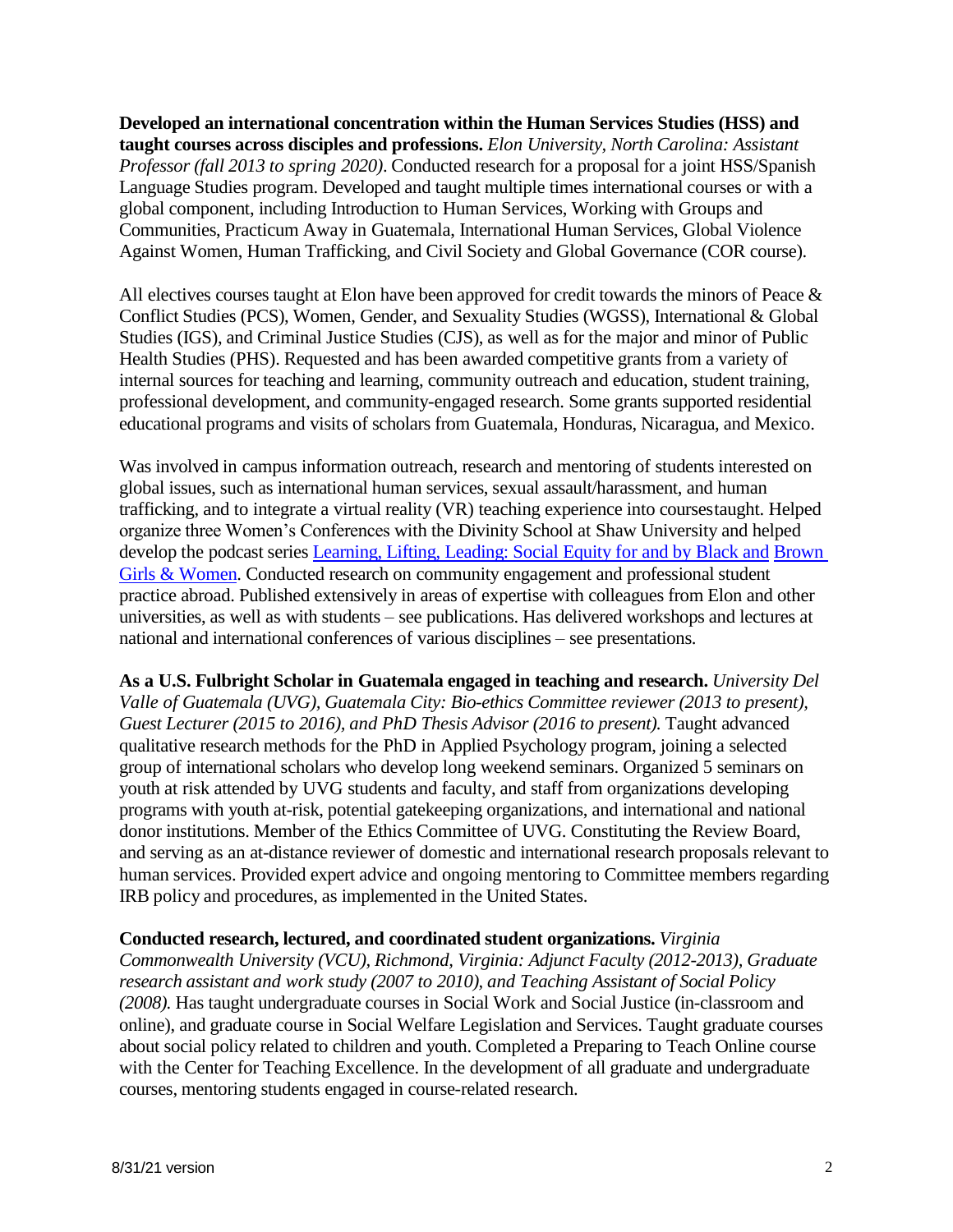**As Rotary Ambassadorial Research Scholar in Guatemala, assisted in the design and development of university training programs.** *University of San Carlos of Guatemala (USAC), Guatemala City: Visiting Lecturer and Researcher at USAC Women's Institute (2011-2012).*  Jointly organized with team two seminars for faculty and students in strengthening research skills, and mentoring of undergraduate students on research methods with 100 participants, including faculty, students, and practitioners. Developed two book presentations on adoption, human trafficking and related international conventions in Guatemala City and Antigua Guatemala with 50 participants, including faculty, students, and practitioners. Participated in 2 radio talks of Radio Universidad.

**Advanced the civic engagement and social accountability agenda across the World Bank Group and reported on civil society participation in Bank-financed policies and operations.**  *The World Bank, Washington DC: Senior Consultant (1999 to 2013).* Conducted research and program assessments, raised and managed bilateral and multilateral donor funds (totaling \$1 million), and supervised junior staff to develop projects on civil society involvement in operations and public policy, civic engagement and social accountability. Held consulting contracts with the Social Development Department Anchor (SDV), and with the Civil Society Team of the External Relations and International Affairs Department (EXTIA), the World Bank Institute (WBI)'s Civic Engagement, Empowerment and Respect for Diversity (CEERD), the Environment Department Quality Assurance & Compliance (ESDQC), and the Latin American and the Caribbean Social Development Family (LCSEO). Mentored of junior staff (recent graduates and graduate students) on research and program development.

**Promoted civil society engagement in policies and practices at international development banks for better global governance**. *American Council for Voluntary International Action (InterAction), Washington DC: Program Manager/Researcher (1996–1999).* Organized educational programs for coalition member agencies, coordinated inter-agency collaboration on development policy and practice concerns, assisted in managing Ford Foundation-funded project and junior staff, and mentored junior staff on research and program development.

**Engaged in post-conflict humanitarian aid, development assistance, and institutional development with various local organizations.** *National Development Foundation (FUNDE) and the Foundation for Cooperation with Rural Communities (CORDES), El Salvador: FUNDE Research Associate/Trainer (1994) and CORDES Manager/Trainer (1990–1994)*. Managed grant funding and junior staff, designed training modules on strategic planning, trained women's groups and socio-economic development organizations, and mentored junior professionals on strategic planning and program development.

**Empowered Central American refugees and immigrants locally, and represented them nationally and internationally**. *Central American Resource Center (CARECEN) and Central American Refugee Committees (CRECEN) Network, Washington, DC: CARECEN Program Manager (1995–1996); CRECEN Network National Coordinator (1988–1990) and CRECEN-DC General Coordinator and Director of Public Relations (1985–1988).* Managed self-help programs, and coordinated local and national advocacy campaigns to promote refugee and immigrant rights, and refugee assistance. Raised foundation funding and managed grants and mentored junior professionals on program development.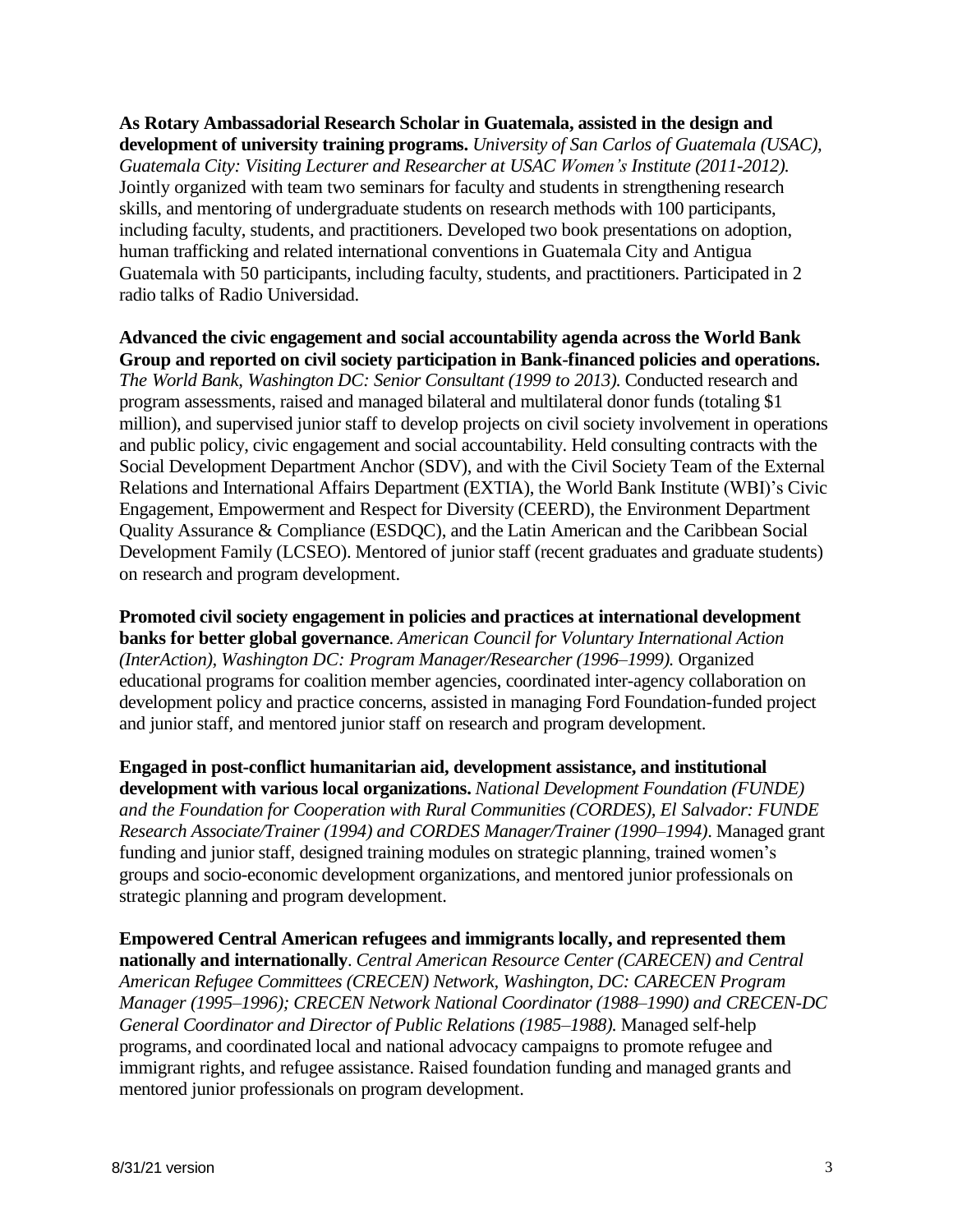**Supported other development organizations and foundations, and research/educational institutions in the U.S. and abroad:** *Teaching Assistant (Economies of South and Southeast Asia): The American University (2005). Strategic Planning Trainer: PRACTICA development consultants, El Salvador (2004). Research Consultant: Latin American Association of Development NGOs, ALOP (2004–2005), Institute of Social Studies, ISS (2001–2003), International Budget Project, IBP (2003), and The Esquel Foundation (1999).*

# **Courses teaching at NCAT & UNCG, Greensboro NC**

- SOWK/SWK 624 Social Work Practice and Human Diversity, fall 2020, summer 2021
- SOWK/SWK 856 Community-Engaged Research in Social Work, fall 2020, fall 2021
- SOWK/SWK 609 Family Theory and Intervention, spring 2021
- SOWK/SWK 618 Social Work and Social Justice, spring 2021

### **Courses taught at Elon University, Elon NC**

- HSS 111 Introduction to the Arts and Science of Human Services: fall 2013, spring 2014, fall 2018, spring 2019, spring 2020
- HSS 213 Working with Groups and Communities: fall 2013, spring & fall 2014, spring & fall 2015, 2016, fall 2017, spring 2018, fall2019
- HSS 174Human Trafficking: winter 2017, spring 2019, spring 2020
- HSS 382 Practicum Away to Guatemala: winter 2014, winter 2015, winter 2017, winter 2018, summer 2015
- HSS 350 International Human Services: spring 2014, fall 2015, fall 2017, fall2019
- HSS 351 Global Violence Against Women: spring 2015, fall 2017, spring 2018, spring 2019, fall 2019)
- COR 110 Global Experience: spring 2015, fall 2016, fall 2017, fall 2018, fall 2019, spring2020
- Taught undergraduate research courses as HSS 499, LED 499, and WGS 499 undertaken by over 20 students during 2015-2019.

### **Courses taught in other higher education institutions**

*Virginia Commonwealth University School of Social Work, Richmond VA:* Graduate courses in Social Work and Social Justice and Social Policy related to Children and Youth. Undergraduate course in Social Welfare Legislation and Services (2012-2013).

*Universidad del Valle de Guatemala PhD in Applied Psychology, Guatemala City, Guatemala:*  Modular course in Advanced Qualitative Research Methods (summer 2016). Mentored dissertation thesis of PhD students (2017 to present).

*Smith College and the School for Social Work, Northampton, MA*: Graduate courses in Introduction to Social Welfare Policy, and Social Welfare Policy II (summer 2020).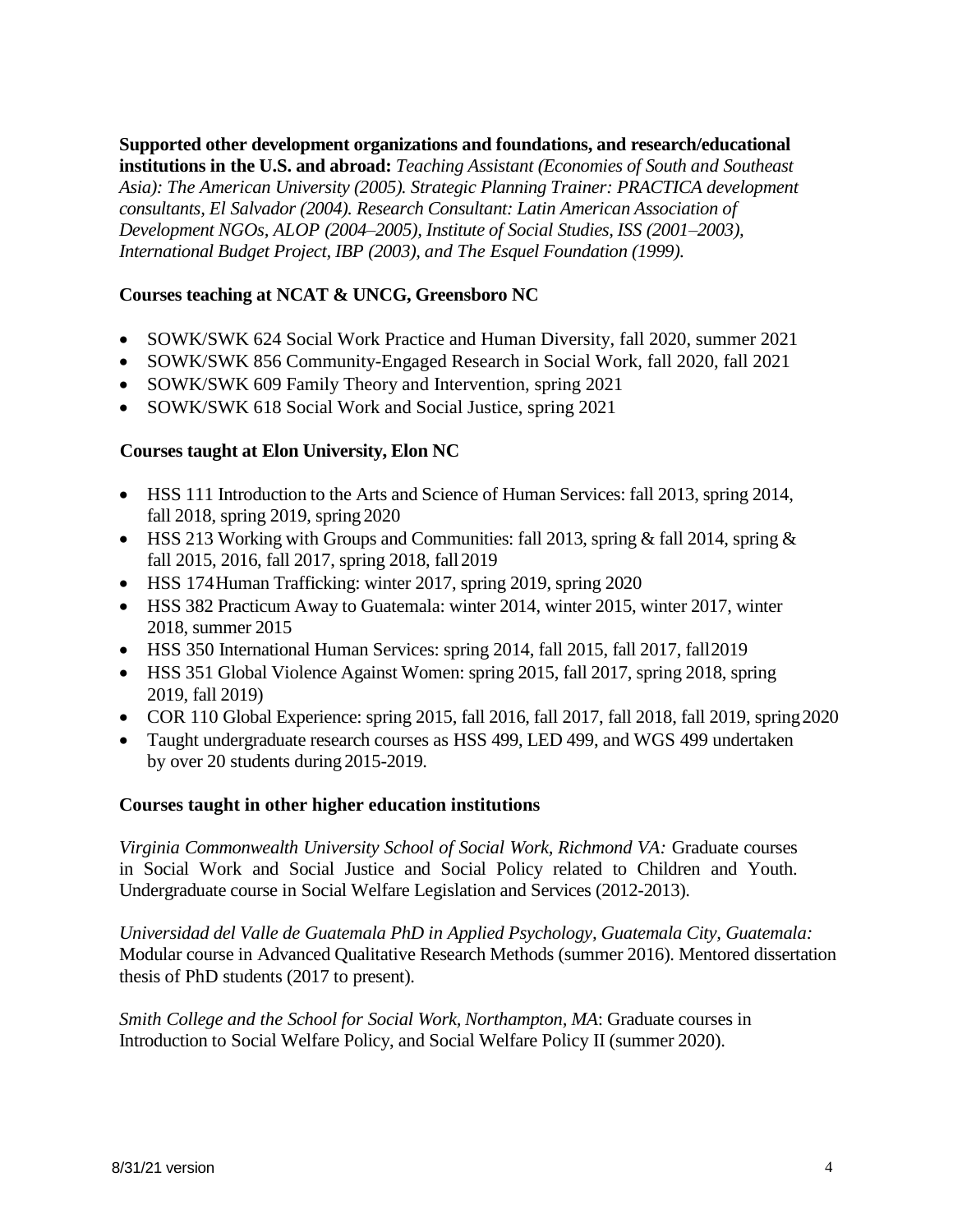#### **Selected Publications and Presentations**

# **Refereed**

- Monico, C., Castrillo, C. & Magaña, A. (manuscript). Emigration, Deportation, and Reintegration of Migrants from El Salvador: Lessons Learned from a Case Study from Interdisciplinary Scholars and Practitioners. *Razón Critica*.
- Pitts, W. J. & Monico, C. (manuscript). Deportation, migrant reintegration, and factors affecting the decision to remigrate: Panel study outcomes from a random sample of Guatemalans. In F. Seemungal & G. Chami (Eds.), *Border Criminology, Migration and Human Rights in the Global South: An Interdisciplinary View*. Rowman & Littlefield and Lexington.
- Monico, C., & ryman, s. (manuscript). What does it take to improve prevention of sexual violence in college campuses under the new political environment in the U.S.? A systematic review of practices around the world to formulate policy, practice and research implications for North Carolina universities. *Violence Against Women.*
- Monico, C., Goldwater, J., Visk, A., Gallatin-Mitchel, L. & Tompkins, C. (manuscript). A Therapeutic Model for Adoption-Informed Mental Health Services within a Private, Non-Profit Adoption Agency. *Handbook in the Clinical Treatment of Adopted Adolescents and Young Adults. Routledge*.
- Monico, C. & Vaughn, M. (manuscript). Going global in higher education: Benefits and challenges in the use of virtual reality in preparing students for social justice action and international human services. *The Journal of Interactive Technology and Pedagogy.*
- Pearson, M., & Monico, C. (submitted). COVID-19 as a Public Health Concern Among People Experiencing Homelesness. *Journal of Social Distress and Homelessness*.
- Monico, C. C. & Pitts, W. J. (2021, August 12). Opportunities and challenges affecting migration in the Northern Triangle. *Georgetown Journal of International Affairs*. [https://gjia.georgetown.edu/2021/08/12/opportunities-and-challenges-affecting](https://gjia.georgetown.edu/2021/08/12/opportunities-and-challenges-affecting-migration-in-the-northern-triangle/)[migration-in-the-northern-triangle/](https://gjia.georgetown.edu/2021/08/12/opportunities-and-challenges-affecting-migration-in-the-northern-triangle/)
- Monico, C., Méndez-Sandoval, J. & Olagbemiro, N. (in press). Violations of the Human and Civil Rights of Immigrants in U.S. Government Custody During the Global COVID-19 Pandemic. *Journal of Human Rights and Social Work.*
- Monico, C. (in press). Irregular Transnational adoptions within improved standards of child protection: Birthmother perspectives on child abduction and the adoption system in Guatemala. *Childhood*.

Monico, C., Chacon, O., & Olagbemiro, N. (in press). Retrospective and Perspectives on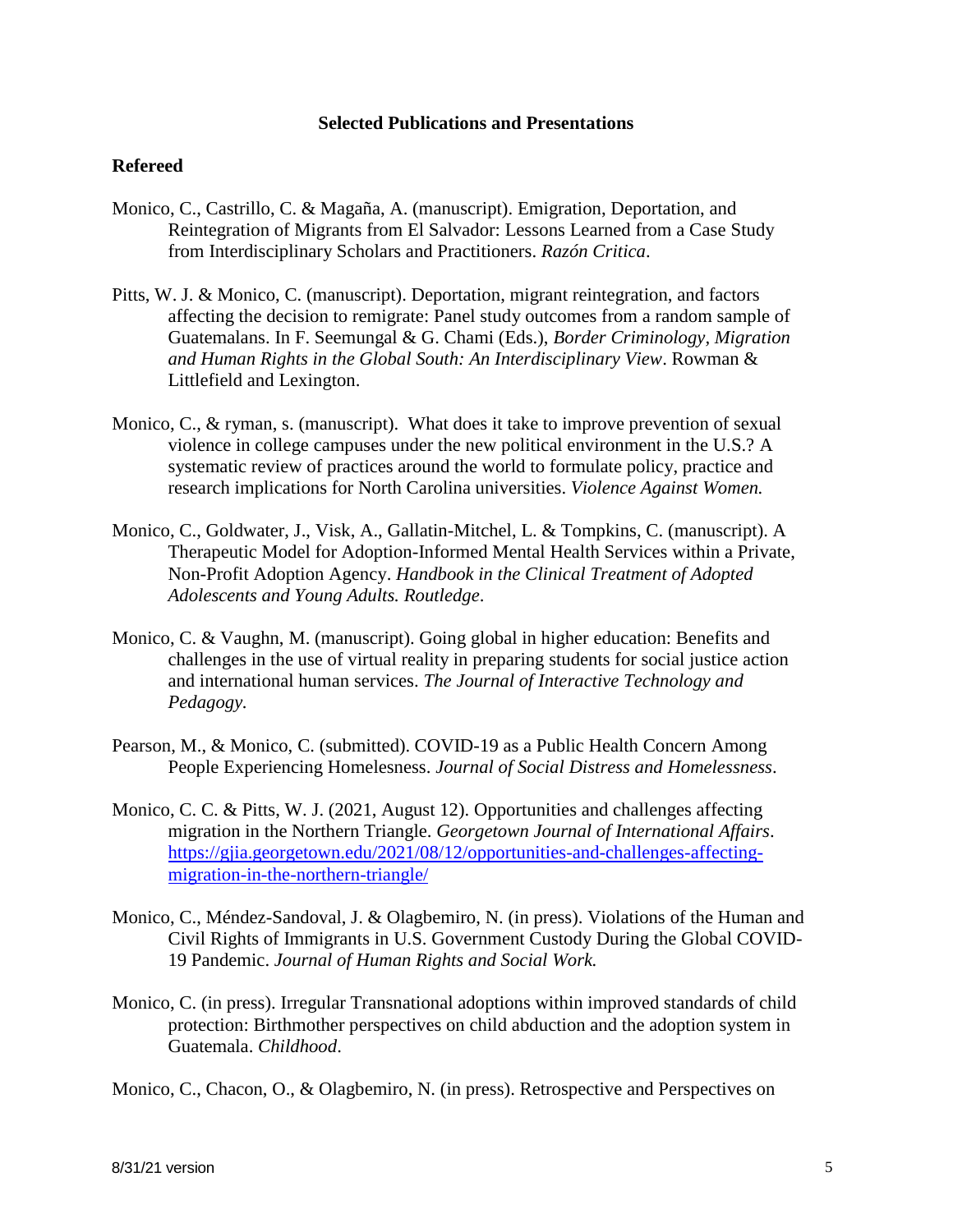Immigration Policy in the United States: Influence on Social Work Practice and Relevance to Professional Values and Ethics. *Handbook of Forensic Social Work.*  Oxford Press.

- Lee, J. & Monico, C. (in press). Impacts of Global Pandemics on Internally Displaced People, Refugees and Asylum Seekers: Challenges in Containing and Mitigating COVID-19 Among Migrant and Mobile Populations. In *Social work in health emergencies: A global perspective* by Patricia Fronek and Karen Smith Rotabi. Routledge.
- Monico, C. (in press). COVID-19 Health Emergency in Central American Northern Triangle Countries (CANT). Chapter 2: Regions of the World and the COVID-19 Health Emergency by Patricia Fronek and Karen Smith Rotabi with Jianqiang Liang, Wanchai Roujanavong, Myung Hun Kim, Sungmin Kim, Gokul Mandayam, Antonio López Peláez, Jonathan Dickens, Nicoleta Neamtu, Claudia Fonseca, Vasilios Iokamidis, Claudia Fonesca, Carmen Monico, Renie Rondon-Jackson, Brendan Ross, Vishanthi Sewpaul, Nadia Badran, Tarek Zidan, Taghreed Abu Sarhan, and Lynne Briggs. In *Social work in health emergencies: A global perspective* by Patricia Fronek and Karen Smith Rotabi. Routledge.
- Monico, C. (in press). COVID-19 Health Emergency in Mexico. Chapter 2: Regions of the World and the COVID-19 Health Emergency by Patricia Fronek and Karen Smith Rotabi with Jianqiang Liang, Wanchai Roujanavong, Myung Hun Kim, Sungmin Kim, Gokul Mandayam, Antonio López Peláez, Jonathan Dickens, Nicoleta Neamtu, Claudia Fonseca, Vasilios Iokamidis, Claudia Fonesca, Carmen Monico, Renie Rondon-Jackson, Brendan Ross, Vishanthi Sewpaul, Nadia Badran, Tarek Zidan, Taghreed Abu Sarhan, and Lynne Briggs. In *Social work in health emergencies: A global perspective* by Patricia Fronek and Karen Smith Rotabi. Routledge.
- Monico, C., Faller, R., Cole, H. & Erausquin, J. T. (in press) "Push-Pull" Factors Influencing the Demand and Supply of Human Trafficking: A Theoretical Framework for Identifying and Assessing Human Trafficking. In Kumar Acharya, A., & Martinez Sanchez, M. L. (2020, expected). *Modern Day Slavery and Trafficking in Persons: Narratives on International Scenario*. Monterrey, Mexico: Plaza y Valdez Publisher.
- Monico, C. & Duncan, D. (2020, December). Childhood narratives of Hispanic immigrant college students in North Carolina: The deportation threat and its health, education, and well-being impacts on Deferred Action for Childhood Arrivals (DACA) recipients. Special issue The Predicament of the Child Refugee, *International Journal of Qualitative research on Health and Well-being (IJQHW), 15(2*), <https://doi.org/10.1080/17482631.2020.1822620>
- Monico, C. & Kupatadze, K. (2020, October). Developing meaningful and practical global experiences through student-faculty-community partnerships. *International Journal for Students as Partners (IJSaP), 4(*2).<https://doi.org/10.15173/ijsap.v4i2.4002>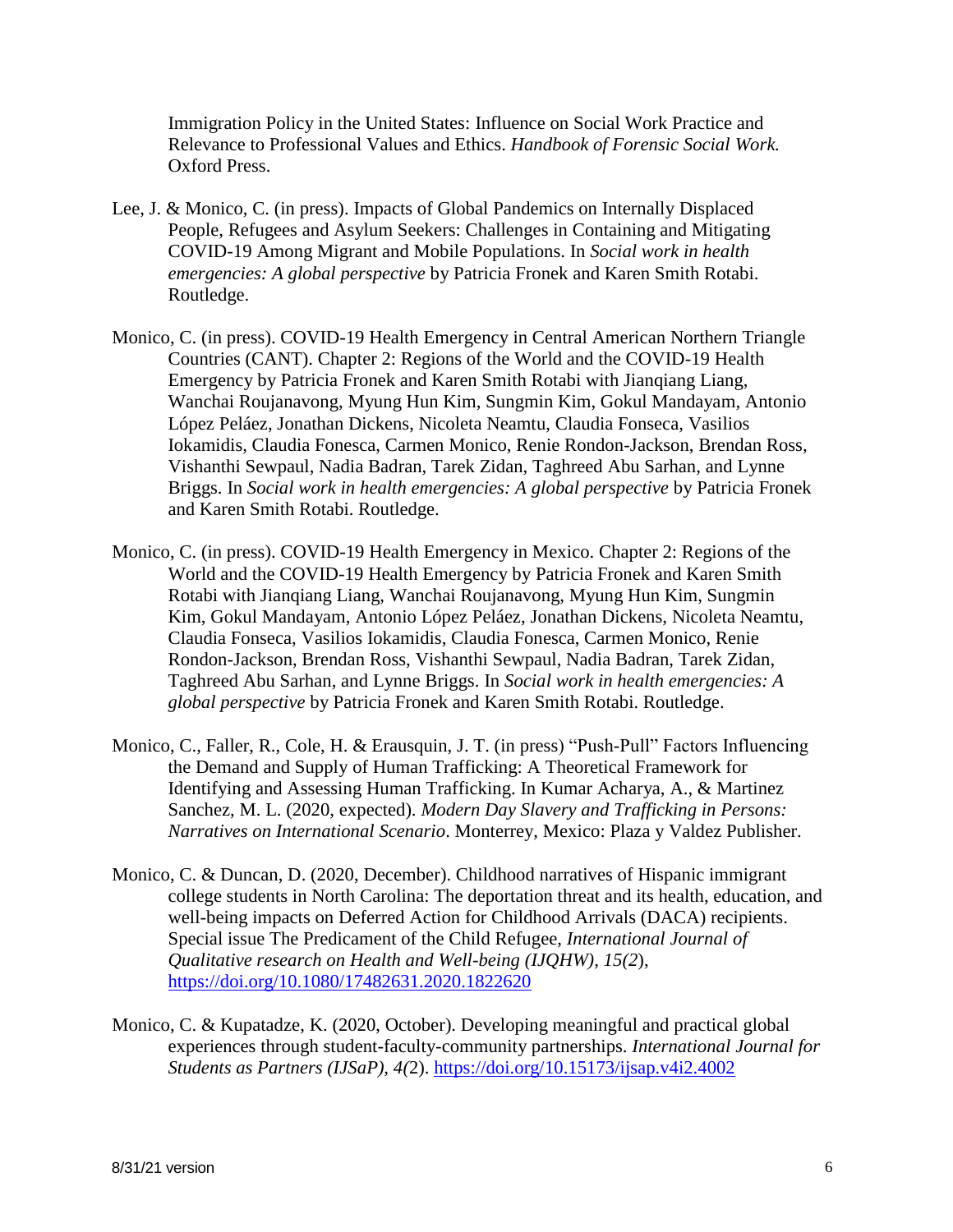- Monico, C. & Méndez-Sandoval, J. (2019). Group and Child–Family Migration from Central America to the United States: Forced Child–Family Separation, Reunification, and Pseudo Adoption in the Era of Globalization. Special issue Genealogies of Inequality: Transnational Adoption and Kinship in the Era of Globalisation, *Genealogy, 3(*4), 68; doi:10.3390/genealogy3040068.
- Monico, C., Rotabi, K., & Abu Sarhan, T. (2019, April 26). International Aid, Relief, and Humanitarian Assistance. *Encyclopedia of Social Work*. [https://oxfordre.com/socialwork/view/10.1093/acrefore/9780199975839.001.0001/acrefo](https://oxfordre.com/socialwork/view/10.1093/acrefore/9780199975839.001.0001/acrefore) [re](https://oxfordre.com/socialwork/view/10.1093/acrefore/9780199975839.001.0001/acrefore)[-9780199975839-e-957](https://oxfordre.com/socialwork/view/10.1093/acrefore/9780199975839.001.0001/acrefore-9780199975839-e-957)
- Monico, C., Rotabi, K. S., & Lee, J. S. (2019). Forced Child-Family Separations on the Southwestern U.S. Border Under the "Zero-Tolerance" Policy: Preventing Human Rights Violations and Child Abduction Into Adoption (Part 1). *Journal of Human Rights and Social Work, 1(*1),<https://doi.org/10.1007/s41134-019-0089-4>
- Monico, C., Rotabi, K. S., Lee, J. S. & Vissing, Y. M. (2019). Forced Child-Family Separations in the Southwestern U.S. Border Under the "Zero-Tolerance" Policy: The Adverse Impact on Well-Being of Migrant Children (Part 2). *Journal of Human Rights and Social Work*.<https://doi.org/10.1007/s41134-019-00095-z>
- Gendle, M. H. & Monico, C. C. (2017). The balloon effect: The role of US drug policy in the displacement of unaccompanied minors from the Central American Northern triangle. *Journal of Trafficking, Organized Crime and Security, 3 (*1-2). <http://brownwalker.com/ojs/index.php/JTOCS/article/view/84>
- Brady, S.R., Leisey, M., Coles, D., C., Perkins, N., Lee, J., Monico, C., Mann-Williams, A., Smith, Karen, & Young, J. (2017). Letter to the Editor: Respecting multiple epistemologies in social work. *Journal of Social Work Education*. <http://dx.doi.org/10.1080/10437797.2017.1283272>
- Monico, C. (2016). *Implicaciones del robo de niñas y niños en los sistemas de derechos humanos y bienestar de la niñez: Un estudio interpretativo de las experiencias de madres guatemaltecas que reportaron el robo de sus hijas y su posterior tráfico y adopción internacional [Implications of child abduction for the human rights and child welfare systems: An interpretive study of the experiences of Guatemalan women reporting child abduction and trafficking for intercountry adoption].* Women's Institute of the University of San Carlos: Guatemala City, Guatemala.
- Brady, S.R., Perkins, N., Shadik, J., Monico, C., Young, J., Mann-Williams, A., Sawyer, J. & Klein, M. (2016, May). The meaning of cohort community in social work doctoral education: A narrative inquiry. *Reflections – Narratives of Professional helping, 21(1)*. [http://www.reflectionsnarrativesofprofessionalhelping.org/index.php/Reflections/issue/](http://www.reflectionsnarrativesofprofessionalhelping.org/index.php/Reflections/issue/view/115/showToc) [view/115/showToc](http://www.reflectionsnarrativesofprofessionalhelping.org/index.php/Reflections/issue/view/115/showToc)

Rotabi, K. S., Monico, C. & Bunkers, K. M. (2015). At this critical juncture in the era of reform: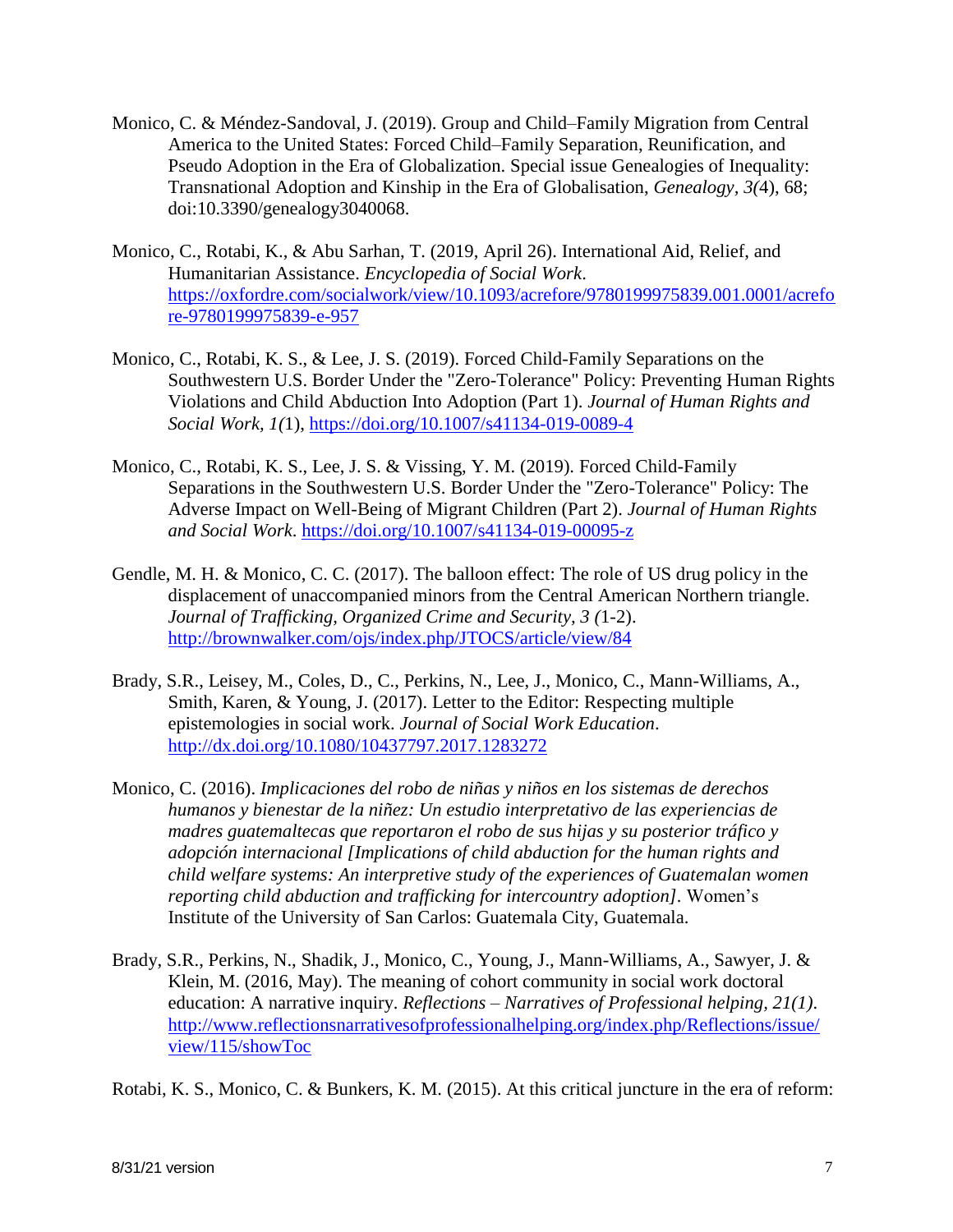Reviewing 35 years of social work literature on intercountry adoption. In Ballard, R. L., Goodno, N. H., Cochran, Jr., R. F, & Milbrandt, J. A. (Eds.). (2015). *The Intercountry Adoption Debate: Dialogues Across Disciplines*. Newcastle upon Tyne, UK: Cambridge Scholars Publishing.

- Rotabi, K. S., Armistead, L. & Monico, C. (2015). Sanctioned government intervention, "misguided kindness," and child abduction activities of U.S. citizens in the midst of disaster: Haiti's past and its future as a nation subscribed to The Hague Convention on Intercountry Adoption. In Ballard, R. L., Goodno, N. H., Cochran, Jr., R. F, & Milbrandt, J. A. (Eds.). (2015). *The Intercountry Adoption Debate: Dialogues Across Disciplines*. Newcastle upon Tyne, UK: Cambridge Scholars Publishing.
- Rotabi, K.S. & Monico, C. (2015). Intercountry Adoptions: Legal and Policy Issues Affecting Intercountry Adoption Practices. In Fong, R. & McRoy, R. (Eds.). (2015). *Transracial and intercountry adoption: Cultural guidance for professionals*. New York, NY: Columbia University Press.
- Monico, C. & Rotabi, K.S. (2014). International Development, Humanitarian Aid and Relief. *Encyclopedia of Social Work*. New York, NY: Oxford University Press. [http://oxfordre.com/socialwork/view/10.1093/acrefore/9780199975839.001.0001/acref](http://oxfordre.com/socialwork/view/10.1093/acrefore/9780199975839.001.0001/acrefore-9780199975839-e-957) [ore-9780199975839-e-957](http://oxfordre.com/socialwork/view/10.1093/acrefore/9780199975839.001.0001/acrefore-9780199975839-e-957)
- Monico, C., (2013). *Implications of child abduction for human rights and child welfare systems: A constructivist inquiry of the lived experience of Guatemalan mothers publically reporting child abduction for intercountry adoption. (Doctoral dissertation).*  Available from VCU Digital Archives, Electronic Theses and Dissertations, <http://hdl.handle.net/10156/4373>
- Monico, C., & Rotabi, K.S. (2012). Truth, reconciliation and searching for the disappeared children of civil war: El Salvador's search and reunion model defined, in J. L. Gibbons & K. S. Rotabi (Eds.). *Intercountry adoption: Policies, practices, and outcomes*. Surrey, UK: Ashgate.

#### **Unrefereed**

- Rotabi, K. S. & Monico, C. (2020, July 3). Feature: 20 Facts That You Should Know About Current Immigration Policies and Procedures Including Child Separations, Loss of Children in the System, and Asylum Seeking. *National Association of Social Workers California*. [https://naswcanews.org/feature-20-facts-that-you-should-know-about](https://naswcanews.org/feature-20-facts-that-you-should-know-about-current-immigration-policies-and-procedures-including-child-separations-loss-of-children-in-the-system-and-asylum-seeking/)[current-immigration-policies-and-procedures-including-child-separations-loss-of](https://naswcanews.org/feature-20-facts-that-you-should-know-about-current-immigration-policies-and-procedures-including-child-separations-loss-of-children-in-the-system-and-asylum-seeking/)[children-in-the-system-and-asylum-seeking/](https://naswcanews.org/feature-20-facts-that-you-should-know-about-current-immigration-policies-and-procedures-including-child-separations-loss-of-children-in-the-system-and-asylum-seeking/)
- Monico, C. (2019, June 21). Is cutting Central American aid going to help stop the flow of migrants? *The Conversation*. [https://theconversation.com/is-cutting-central-american](https://theconversation.com/is-cutting-central-american-aid-going-to-help-stop-the-flow-of-migrants-118806)[aid-going-to-help-stop-the-flow-of-migrants-118806](https://theconversation.com/is-cutting-central-american-aid-going-to-help-stop-the-flow-of-migrants-118806)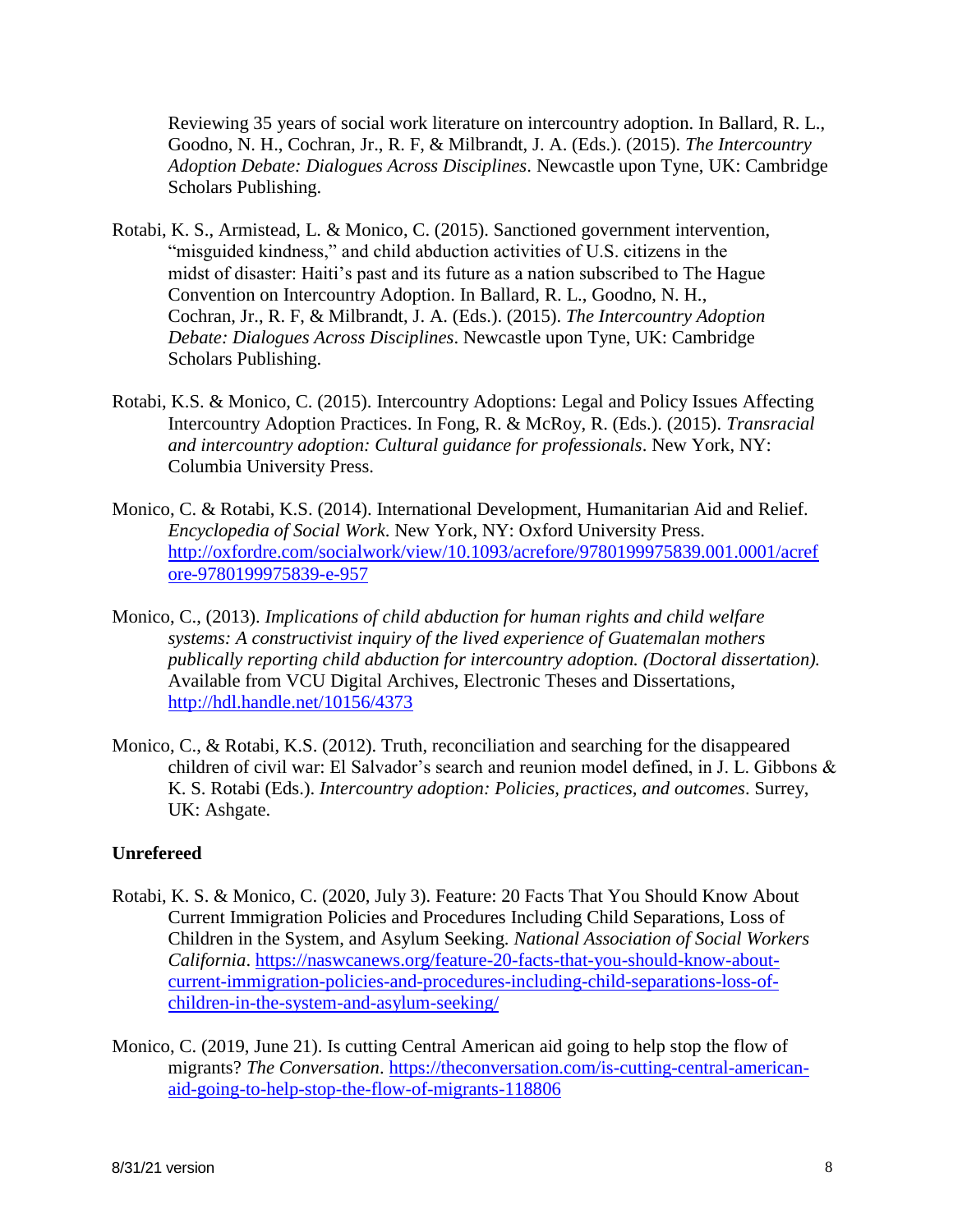- Monico, C. (2018, August 14). The border crisis tests our moral decency. *The News and Record*. [https://www.greensboro.com/opinion/columns/carmen-monico-the-border](https://www.greensboro.com/opinion/columns/carmen-monico-the-border-crisis-tests-our-moral-decency/article_080f6815-d3bb-5756-9485-848872687ddd.html)[crisis-tests-our-moral-decency/article\\_080f6815-d3bb-5756-9485-848872687ddd.html](https://www.greensboro.com/opinion/columns/carmen-monico-the-border-crisis-tests-our-moral-decency/article_080f6815-d3bb-5756-9485-848872687ddd.html)
- Monico, C. (2017, March 27). Educating children in Guatemala before they decide to migrate to the U.S. border. *The Conversation.* [https://theconversation.com/educating-children](https://theconversation.com/educating-children-in-guatemala-before-they-decide-to-migrate-to-the-us-border-74680)[in-guatemala-before-they-decide-to-migrate-to-the-us-border-74680](https://theconversation.com/educating-children-in-guatemala-before-they-decide-to-migrate-to-the-us-border-74680)
- Monico, C. (2016). *Dr. Monico's Fulbright Research Project on Youth-At-Risk in Guatemala – A transformative evaluation in partnership with the Universidad del Valle de Guatemala* [Online blog].<https://monicofulbright.wordpress.com/>
- Monico, C. (2015). *The World Bank's experience with civil society participation in land tenure projects: Lessons learned from portfolio review of 50+ years of related lending*. Working Paper contributing to World Bank book *Looking Back and Looking Ahead: The World Bank's Experience on Land Tenure Projects*.
- Gendle, M. & Monico, C. (2014, September 11). Opinion: Children at the border: Ignoring the faces of those who suffer. *The Times News.* [http://www.thetimesnews.com/20140911/children-at-the-border-ignoring-the-faces](http://www.thetimesnews.com/20140911/children-at-the-border-ignoring-the-faces-of-those-who-suffer/309119837)[of-those-who-suffer/309119837](http://www.thetimesnews.com/20140911/children-at-the-border-ignoring-the-faces-of-those-who-suffer/309119837)
- Garrison, J. & Monico, C. (2013). *World Bank–civil society engagement: Review of fiscal years 2010–2012.* <https://openknowledge.worldbank.org/handle/10986/24994>
- Garrison, J. & Monico, C. (2010). *World Bank–civil society engagement: Review of fiscal years 2007–2009*. [https://documents.worldbank.org/en/publication/documents](https://documents.worldbank.org/en/publication/documents-reports/documentdetail/666931468164948136/world-bank-civil-society-engagement-review-of-fiscal-years-2007-to-2009)[reports/documentdetail/666931468164948136/world-bank-civil-society-engagement](https://documents.worldbank.org/en/publication/documents-reports/documentdetail/666931468164948136/world-bank-civil-society-engagement-review-of-fiscal-years-2007-to-2009)[review-of-fiscal-years-2007-to-2009](https://documents.worldbank.org/en/publication/documents-reports/documentdetail/666931468164948136/world-bank-civil-society-engagement-review-of-fiscal-years-2007-to-2009)
- Garrison, J. & Monico, C. (2007). *World Bank–civil society engagement: Review of fiscal years 2005–2006*. https://documents.worldbank.org/en/publication/documentsreports/documentdetail/802061468164947857/world-bank-civil-society-engagementreview-of-fiscal-years-2005-and-2006
- Garrison, J. & Monico, C. (2005). *World Bank–civil society engagement: Review of fiscal years 2002–2004.* [https://documents.worldbank.org/en/publication/documents](https://documents.worldbank.org/en/publication/documents-reports/documentdetail/178991530193230004/world-bank-civil-society-engagement-review-of-fiscal-years-2002-2004)[reports/documentdetail/178991530193230004/world-bank-civil-society-engagement](https://documents.worldbank.org/en/publication/documents-reports/documentdetail/178991530193230004/world-bank-civil-society-engagement-review-of-fiscal-years-2002-2004)[review-of-fiscal-years-2002-2004](https://documents.worldbank.org/en/publication/documents-reports/documentdetail/178991530193230004/world-bank-civil-society-engagement-review-of-fiscal-years-2002-2004)
- Monico, C. & Reuben, W. (2004). *World Bank–civil society engagement: Review of fiscal year 2003*. Annual report.
- Monico, C. & Reuben, W. (2003). *World Bank–civil society engagement: Review of fiscal year 2002*. Annual report.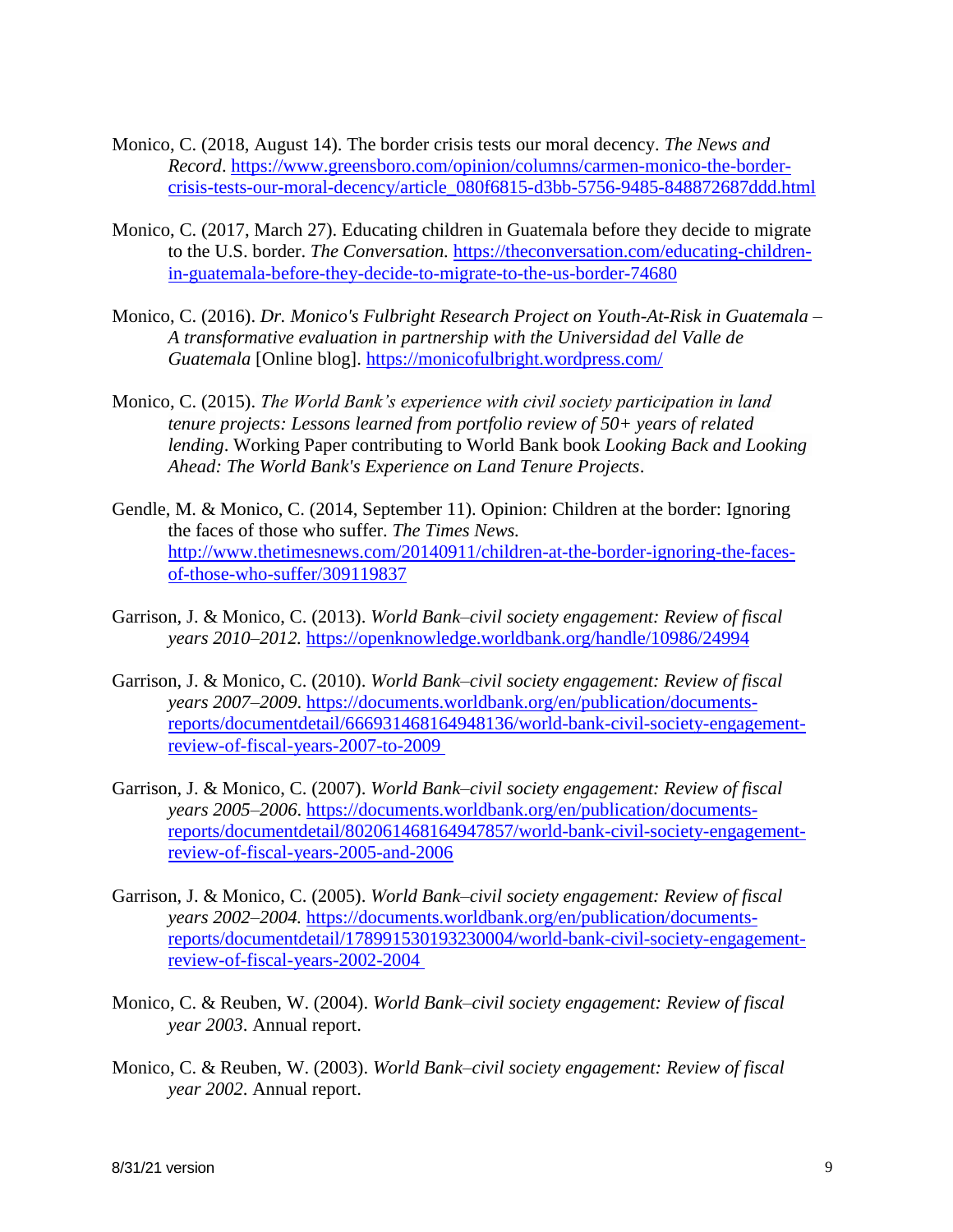- Monico, C. & Reuben, W. (2002). *World Bank–civil society engagement: Review of fiscal year 2001*. Annual report.
- Monico, C. & Reuben, W. (2001). *World Bank–civil society engagement: Review of fiscal year 2000*. Annual report.
- Monico, C. & Reuben, W. (2000). *World Bank–civil society engagement: Review of fiscal year 1999*. Annual report.
- Thindwa, J., Monico, C., & Reuben, W. (2003). Enabling environments for civic engagement in PRSP countries. *Social Development Notes* 82.
- Reuben, W., Barron, T. & Monico, C. (2002). Monitoring civic engagement in Bank lending and policy instruments. *Social Development Update*.

#### **Peer Reviewer (invited)**

Latino Social Work Organization (2020 to date). Peer reviewer of 2019 conference abstracts.

Journal of Human Rights and Social Work (2021 to date). Reviewed 2 manuscript.

New American Migration: A Journal of Research, Practice, and Application (2021 to date). Trained to use the journal platform.

#### **Book Reviews (invited)**

- Sage (2018). Review of the outline & proposed text book *Introduction to Human Services: The Application of Theory in Practice*, by Lori Gardinier
- Cognella (2017). Review of the book prospectus *Theorizing gender violence*, by Sarah Jane Brubaker.
- Sage (2016). Review of *Introduction to Human Services*, by Lori Gardinier, Lydia Ogden, and Emily Mann.

#### **Most Recent Presentations**

- Working with the Latinx Communities. Presentation at the Pre-Service Training of Generalist students in the Joint MSW Program of the North Carolina Agricultural and Technical State University (NCAT) and the University of North Carolina Greensboro (UNCG), August 27, 2021.
- The Impact of COVID-19 Pandemic on Immigrant and Refugees Globally and in the United States. Presentation at the [Third annual North Carolina Conference on Latin American](https://lacsconsortium.org/saturday-feb-20-program/)  [Studies \(NCCLAS\) "Engaging Latin American Realities,](https://lacsconsortium.org/saturday-feb-20-program/) February 19, 2021.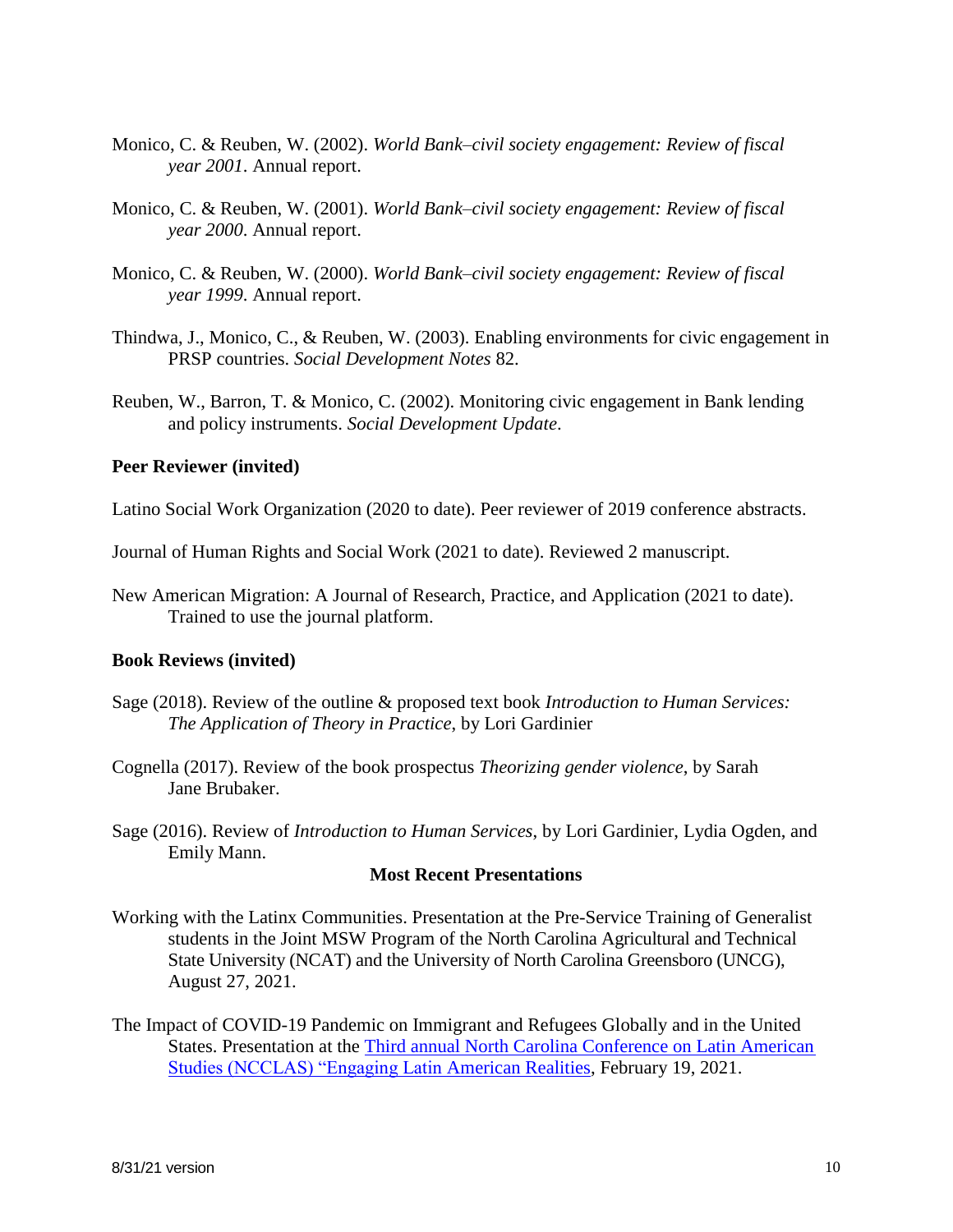- Global refugee and immigrant health during a COVID pandemic era: Experiences, status, and perspectives on racial health disparities. Panel presentation at the Global Health in the COVID-19 Era: Leadership in Action, The Triangle Global Health Virtual Conference, Greensboro, North Carolina, December 3, 2020. <https://www.youtube.com/watch?v=jVTejwrhTfY&feature=youtu.be>
- Collective Historical Trauma as a Health Disparity in North Carolina Refugee and Immigrant Communities. Presentation at the [First Virtual Symposium Health Professionals for](https://www.ncat.edu/chhs/health-disparities-symposium-presenters.php)  [Equity in Health and Healthcare Symposium,](https://www.ncat.edu/chhs/health-disparities-symposium-presenters.php) North Carolina A&T College of Health and Human Sciences, Faith Communities in Guilford, Rockingham, and Alamance Counties, partners at Cone Health, and NC Action Coalition, Greensboro, North Carolina, November 12, 2020.
- Impacts of Global Pandemics on Internally Displaced People, Refugees and Asylum Seekers: Challenges in Containing and Mitigating COVID-19 among Migrant and Mobile Populations. Presentation at the First Virtual Meeting of the [Center for New North](https://cnnc.uncg.edu/current-cnnc-research-fellows/)  [Carolina \(CNNC\) Scholars,](https://cnnc.uncg.edu/current-cnnc-research-fellows/) Greensboro, North Carolina, October 19, 2020.
- LGBTQIA+ competence workshop. Presentation at the Southern Organization of Human Services (SOHS) Conference, April 15-18, 2019, Miami, Florida, as an Elon University Leadership & Professional Development Program, May 14, 2019, and at the National LSWO Latinx Social Work Conference, Chicago, September 25-27, 2019.
- Going Global with Virtual Reality in the Classroom. Presentation at the 11th Annual Conference on Higher Education Pedagogy, Virginia Tech, February 1, 2019, and at the 10th annual TLC Virtual Conference, University of Idaho's Center for Excellence in Teaching and Learning and Distance and Extended Education, February 13, 2019.
- LGBTQIA Young Residents in Alamance County. Presentation of research results to students of Human Service Studies. Elon University, November 30, 2018.
- My Immigration Story. Presentation at The Path to Citizenship: Counting the Cost of Acculturation. Immigrant Realities & Corazones Unidos Siempre, Chi Upsilon Sigma. Elon University, November 8, 2018.
- A Critical Sociological Analysis of "Push-Pull" Factors Influencing Human Trafficking: Towards an Integrated, Multidimensional Conceptual Model to Inform Interventions. Presentation at the COR Forum #3: The impact of globalization in an increasingly connected, technological, and rapidly changing world. Themes: Refugees, human trafficking, immigration. Elon University, November 1, 2018.
- Virtual Reality Training Immersive Experience. Presentation at the Teaching and Learning Workshop. Elon University, October 30, 2018.

Displacement of (Un)Accompanied Minors from Central American Northern Triangle (CANT)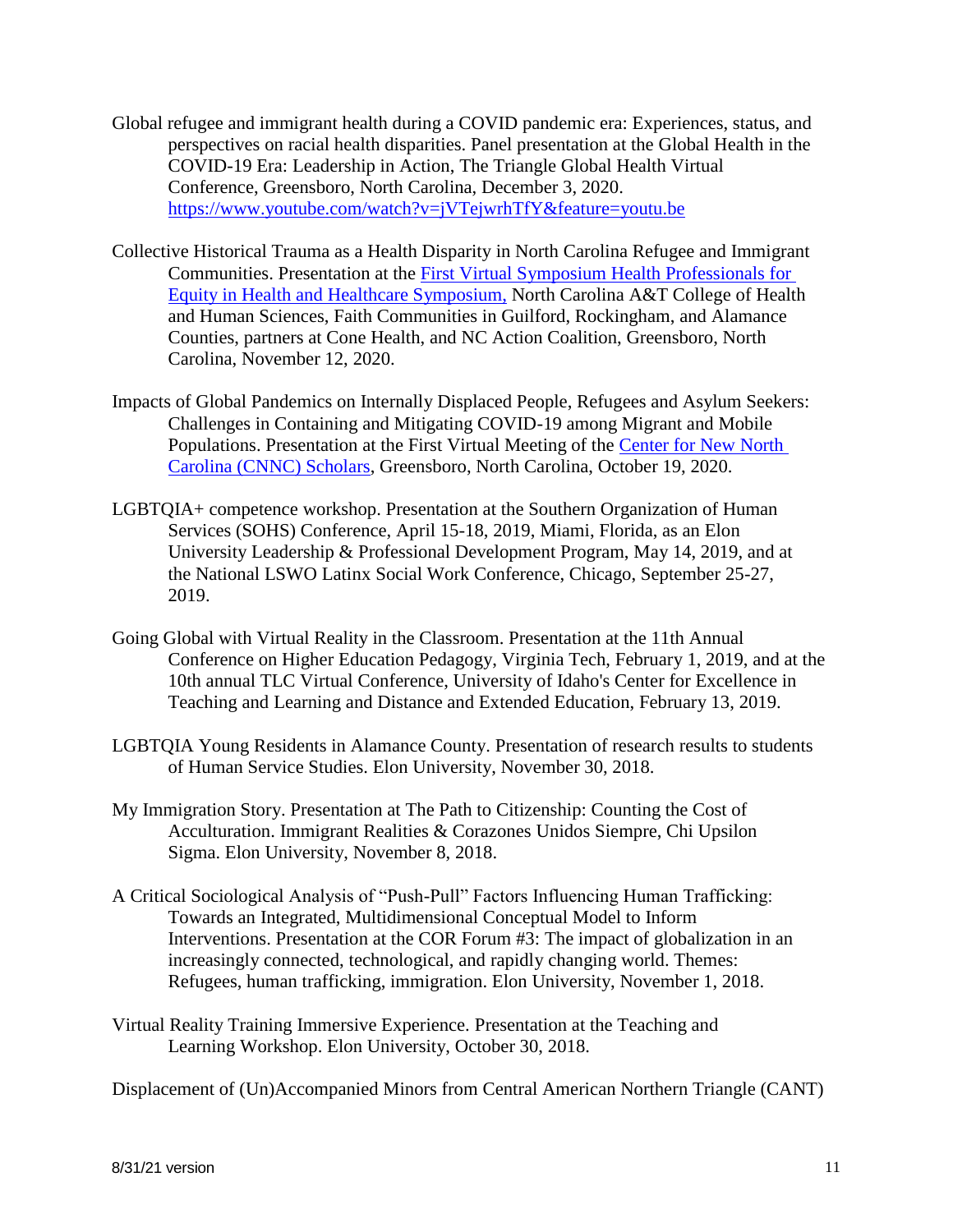Nations: Forced Family Separation as Child Abduction & Human Trafficking in the U.S. Presentation at the COR Forum #3: The impact of globalization in an increasingly connected, technological, and rapidly changing world. Themes: Refugees, human trafficking, immigration. Elon University, October 21, 2018.

- Trauma & Family Separation in the U.S. Southern Border: Adverse Childhood Experiences (ACES) and Impact on Well-Being. Presentation at the Teach-in @ California State University – Monterey Bay School of Social Work. Monterey Bay, California, October 16, 2018
- Madness on the Border: Parent-Child Separations. Presentation at the Teach-in @ California State University – Monterey Bay School of Social Work. Monterey Bay, California, October 15, 2018.
- Thinking of a PhD in Social Work? Come hear one first generation Latina's perspective of her journey. Presentation at the Teach-in @ California State University – Monterey Bay School of Social Work. Monterey Bay, California, October 15, 2018.
- Finding Meaning in the Darkness: The Deportation Threat and Its Health Impact on Hispanic Immigrant College Students. Presentation at the Latino Social Work Organization (LSWO) Chicago Conference 2018. University of Illinois Campus, October 18, 2018.
- The Unafraid: Introduction to the Film. Presentation at the Global Film Series Showing. Elon University, September 18, 2018.
- Flores Settlement Agreement and Forced Family Separation: What it means for migrant children and their families entering the Southern U.S. border. Zoom presentation into two classes (Social justice and Diversity) in the Master of Social Work Program, Department of Social Work, California State University Monterrey Bay. Monterey Bay, California, September 12, 2018.
- Going Global: Benefits and challenges in the use of virtual reality in the classroom. Presentation at the 15th Teaching and Learning Conference "Busting the Myths about Teaching and Learning." Elon University, August 15, 2018.
- A "Constructed" Definition of Child Abduction to Promote Child Rights and Welfare: A Study of Best Practice in the Search of Stolen Children in Guatemala. Presentation at the XIX World Congress of Sociology "Power, Violence and Justice: Reflections, Responses and Responsibilities," during the session "Children at Risk in the Late 20th and 21st Century." Toronto, Canada, July 18, 2018.
- A Critical Sociological Analysis of "Push-Pull" Factors Influencing Human Trafficking: Towards an Integrated, Multidimensional Conceptual Model to Inform Interventions. Presentation at the XIX World Congress of Sociology "Power, Violence and Justice: Reflections, Responses and Responsibilities," during the session "Modern Day Slavery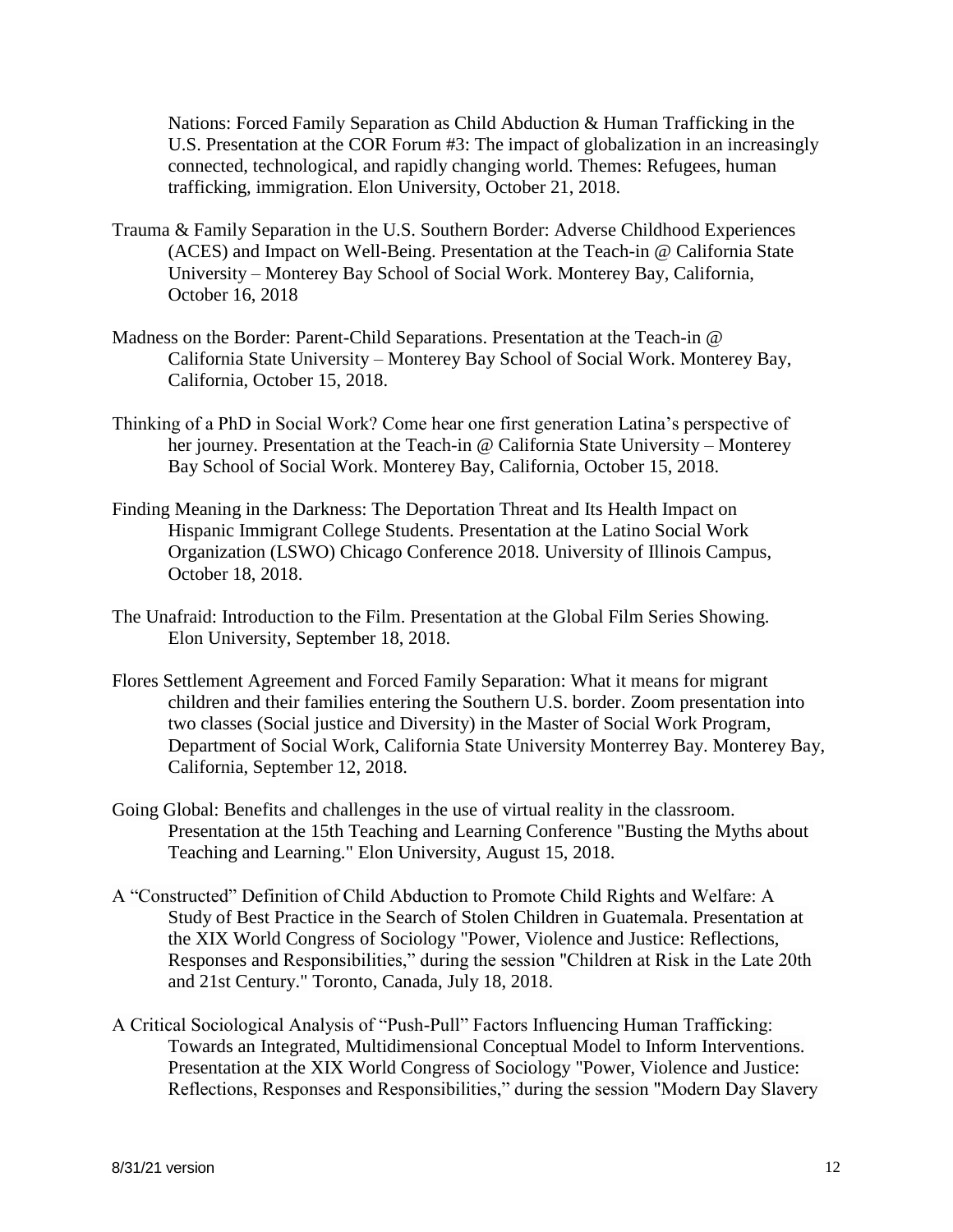and Trafficking in Persons: The Variables of Migration, Gender and Human Rights." Toronto, Canada, July 17, 2018.

- A Transformative Assessment of the Educational Opportunities for At-Risk Youth in Guatemala. Presentation of Fulbright project research at the COR 345, a capstone course on Gender Issues in Education taught by Katie King. Elon University, Elon, NC, October 4, 2017.
- Elon's Guatemala Practicum: A Practice Model of Global Learning and International Human Service Delivery. Poster presentation at the Symposium on Integrating Global Learning with the University Experience: Higher-Impact Study Abroad and Off-Campus Domestic Study, Elon University, Elon, NC, June 12, 2017.
- Violence Against Women and Education: Why Girls' Education is Important. Presentation at the International Women's Day, Elon University, Elon, NC, March 8, 2017.
- An Evening with Guatemala Scholars. Presentation at the Carlton commons, Elon University, Elon, NC, November 10, 2016.
- Ixcanul, Volcano Film Discussion in Global Context. Presentation at the Third screening of the III Hispanic Film Series, Elon University, Elon, NC, October 20, 2016.
- Evaluación transformativa de programas educacionales con jóvenes en riesgo en Guatemala. [Transformative evaluation of educational programs with youth at risk in Guatemala]. Presentation at the Latino Social Workers Organization (LSWO), Chicago, Illinois, October 14, 2016.
- Organization and facilitation of Seminar III: "The experience of the Universidad del Valle de Guatemala in the development of educational programs with youth at risk," Universidad del Valle de Guatemala, Highlands Campus, Solola, Guatemala, May 7, 2016. Available at [https://www.youtube.com/watch?v=8uJrkDgrv\\_g&feature=youtu.be](https://www.youtube.com/watch?v=8uJrkDgrv_g&feature=youtu.be)
- Organization and facilitation of Seminar II: "Evaluation and feasibility of educational programs as life projects for youth-at-risk in Guatemala," Universidad del Valle de Guatemala, Guatemala City, Guatemala, April 15, 2016. Available at [https://www.youtube.com/watch?v=Kz0geEk9K\\_w](https://www.youtube.com/watch?v=Kz0geEk9K_w)
- Las voces de las madres entrevistadas y aportes múltiples de la investigación: Estudio Constructivista sobre las Adopciones Internacionales y el Robo de Menores en Guatemala [The voices of mothers interviewed and the support to the research: Constructuvist study about International Adoptions and Child Abduction in Guatemala]. Book presention at the Club Rotario de Vista Hermosa, Guatemala City, Guatemala, April 12, 2016.
- He Named Me Malala [He didn't make me Malala]. Presentation into film showing discussion organized by *I am That Girl campaign*, Elon University, Elon, NC, March 31, 2016.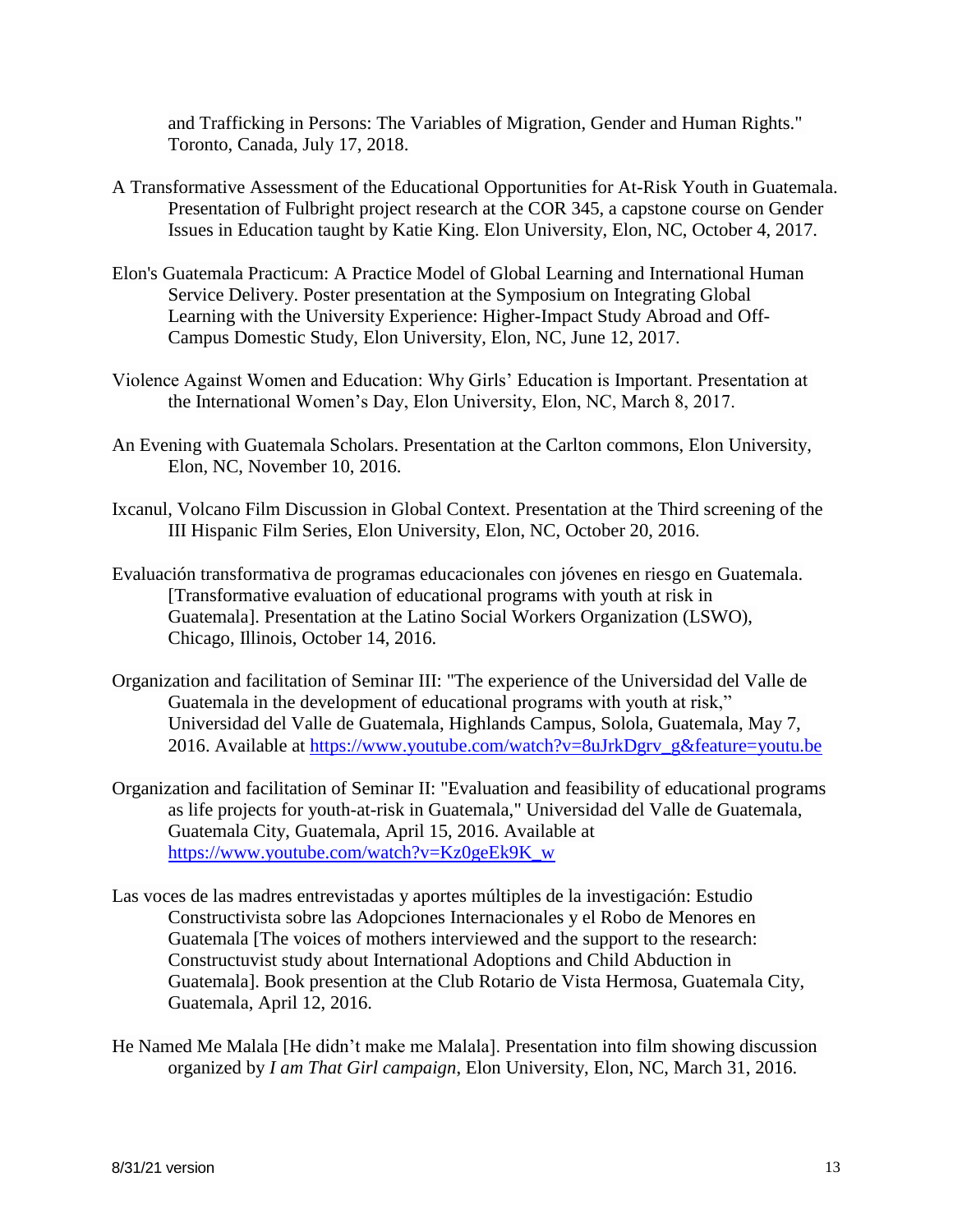- Las voces de las madres entrevistadas y aportes múltiples de la investigación: Estudio Constructivista sobre las Adopciones Internacionales y el Robo de Menores en Guatemala [The voices of mothers interviewed and the support to the research: Constructuvist study about International Adoptions and Child Abduction in Guatemala]. Book presentation at Coloquio Las adopciones, la trata y las convenciones internacionales relacionadas [Colloquium on the adoptions, human trafficking, and the related international conventions] organized by the Instituto Universitario de la Mujer de la Universidad de San Carlos de Guatemala (IUMUSAC), Guatemala City, Guatemala, March 8, 2016
- Human stories not only statistics: A personal and Central American Regional Account of Migration. Core Forums "Stories of Migration," Elon University, Elon, NC, March 7-8, 2016.
- Organization and facilitation of Seminar I: "Youth-at-risk and violence prevention programs in Latin America," Universidad del Valle de Guatemala, Guatemala City, Guatemala, March 2, 2016. Available at<https://www.youtube.com/watch?v=k8o3r4nTiS8>
- Diverse perspectives on social Justice: Why should we care? Presentation at the Consortium of Diversity & Inclusion Content Experts (CDICE), Elon University, Elon NC, November 9, 2015.
- Global intercountry adoption and child abduction in Guatemala: Why should we care? Presentation at Perspectivas - Hispanic Heritage Month Celebration, Elon University, Elon NC, October 9, 2015.
- Humanitarian crisis of migration and minors from CANT: Dimensions. Presentation at Inaugural Session on Implications of Migration on Families and Societies at the Second Congress of Development Studies on Migration, Health and Development, Universidad del Valle de Guatemala, Guatemala City, Guatemala, May 21, 2015.
- Implicaciones del robo de niñas y niños en los sistemas de derechos humanos y bienestar de la niñez: Un estudio interpretativo de las experiencias de madres guatemaltecas que reportaron el robo de sus hijas y su posterior tráfico y adopción internacional [Implications of Child Abduction for Human Rights and Child Welfare Systems: A Constructivist Inquiry of the Lived Experience of Guatemalan Mothers Publically Reporting Child Abduction for Intercountry Adoption]. Radio interview on book release at Mujer y Sociedad (Women and Society), Radio Univesidad 92.1FM, Universidad de San Carlos de Guatemala, Guatemala City, Guatemala, May 9, 2016.
- Las voces de las madres entrevistadas y aportes múltiples de la investigación: Estudio Constructivista sobre las Adopciones Internacionales y el Robo de Menores en Guatemala [The voices of mothers interviewed and the support to the research: Constructuvist study about International Adoptions and Child Abduction in Guatemala]. Book presentations organized by the Instituto Universitario de la Mujer de la Universidad de San Carlos de Guatemala (IUMUSAC), Antigua Guatemala, Guatemala, May 7, 2016.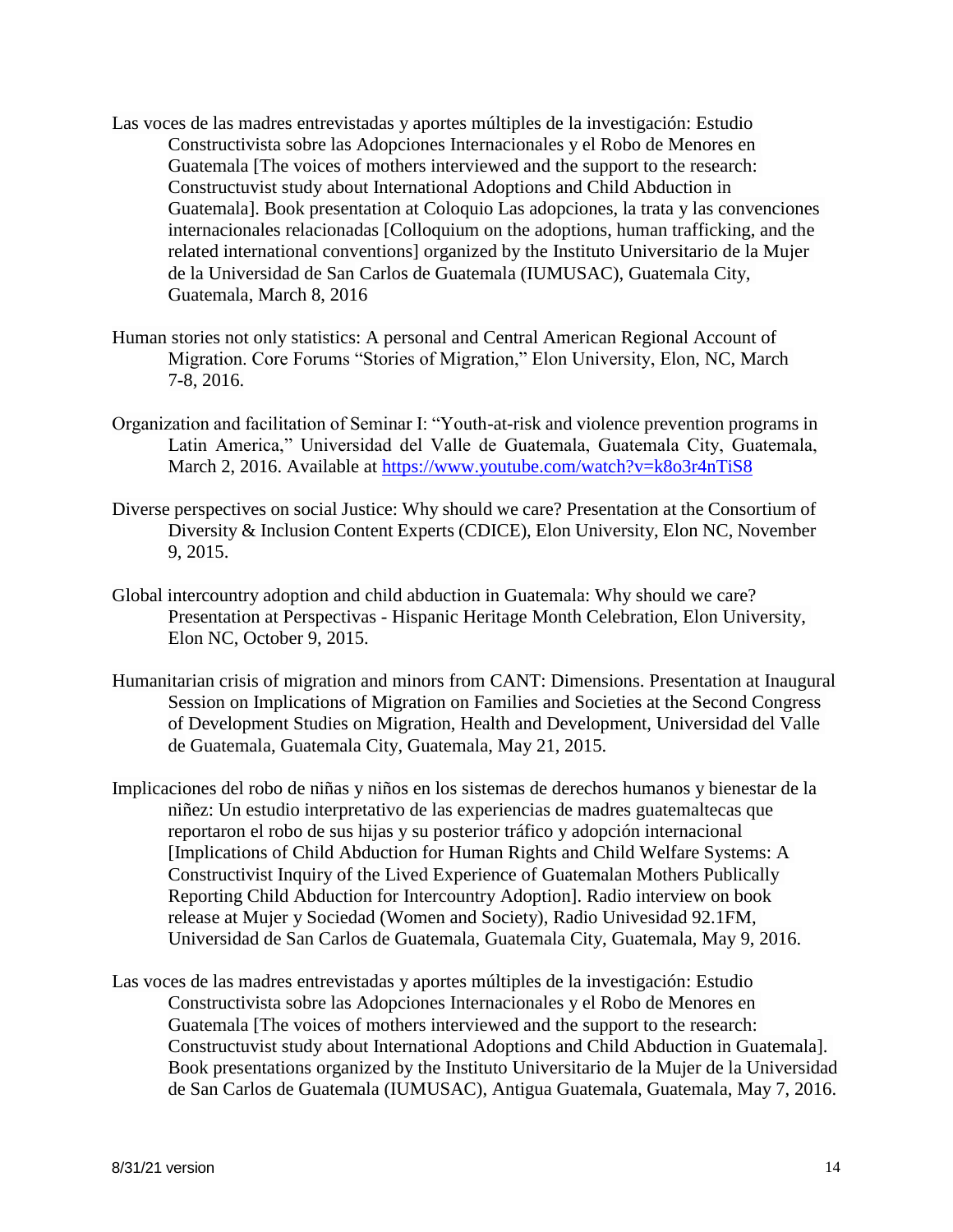- Implicaciones del robo de niñas y niños en los sistemas de derechos humanos y bienestar de la niñez: Un estudio interpretativo de las experiencias de madres guatemaltecas que reportaron el robo de sus hijas y su posterior tráfico y adopción internacional [Implications of Child Abduction for Human Rights and Child Welfare Systems: A Constructivist Inquiry of the Lived Experience of Guatemalan Mothers Publically Reporting Child Abduction for Intercountry Adoption]. Radio interview on book release at Ciencia y Sociedad (Science and Society), Radio Univesidad 92.1FM, Universidad de San Carlos de Guatemala, Guatemala City, Guatemala, April 13, 2016.
- The World Bank's Experience with Civil Society Participation in Land Tenure Projects: Lessons Learned from Portfolio Review of 50+ Years of Related Lending. Presentation at the 16th Annual World Bank Conference on Land and Poverty, Washington D.C., March 23-27, 2015.
- Unaccompanied minors from the Central American Northern Triangle. Presentation at Forced Migration, Violence, and Poverty in a Global Society: A Panel Discussion on World Refugee & Migration Crises, Eon University, Elon, NC, March 4, 2015.
- An Overview of Illegal Adoptions in Guatemala: Findings of Dissertation Research. Presentation at the National Council on Adoptions, Guatemala City, Guatemala, January 19, 2015.
- Human Trafficking: Why should we care about this global concern? Presentation at the James River Rotary Club (sponsor of Rotary Foundation fellowship), Richmond, Virginia, December 10, 2014.
- Human Trafficking 101. Film discussion of The Price of Sex for the Global Neighborhood, Elon University, Elon, North Carolina, November 18, 2014.
- The CRC and intercountry adoption: 25 five years later. Presentation at CRC@25 Series of the International Institute of Social Studies, The Hague, Netherlands, September 18, 2014.
- Do young people deserve treatment as refugees? Presentation at HagueTalks: Young Justice: Kids in conflict honouring 25 years of children's rights convention, The Hague Conference on International Law, The Hague, Netherlands, September 19, 2014.
- International Aid, Relief, and Humanitarian Assistance: Why should Human Service Practitioners Care about this Topic? Presentation at The Tau Upsilon Alpha Society, Elon University, Elon, North Carolina, November 11, 2014.
- Unaccompanied Minors in Crisis and Human Trafficking. Presentation at the two COR 110 courses, Elon University, Elon, North Carolina, October 29, 2014.
- The Plight of Unaccompanied minors from Central America: The U.S. Humanitarian Crisis and Refugee Protection Concerns. Presentation at the Annual Conference of the Association for Refugee Service Professionals (ARSP), The University of North Carolina at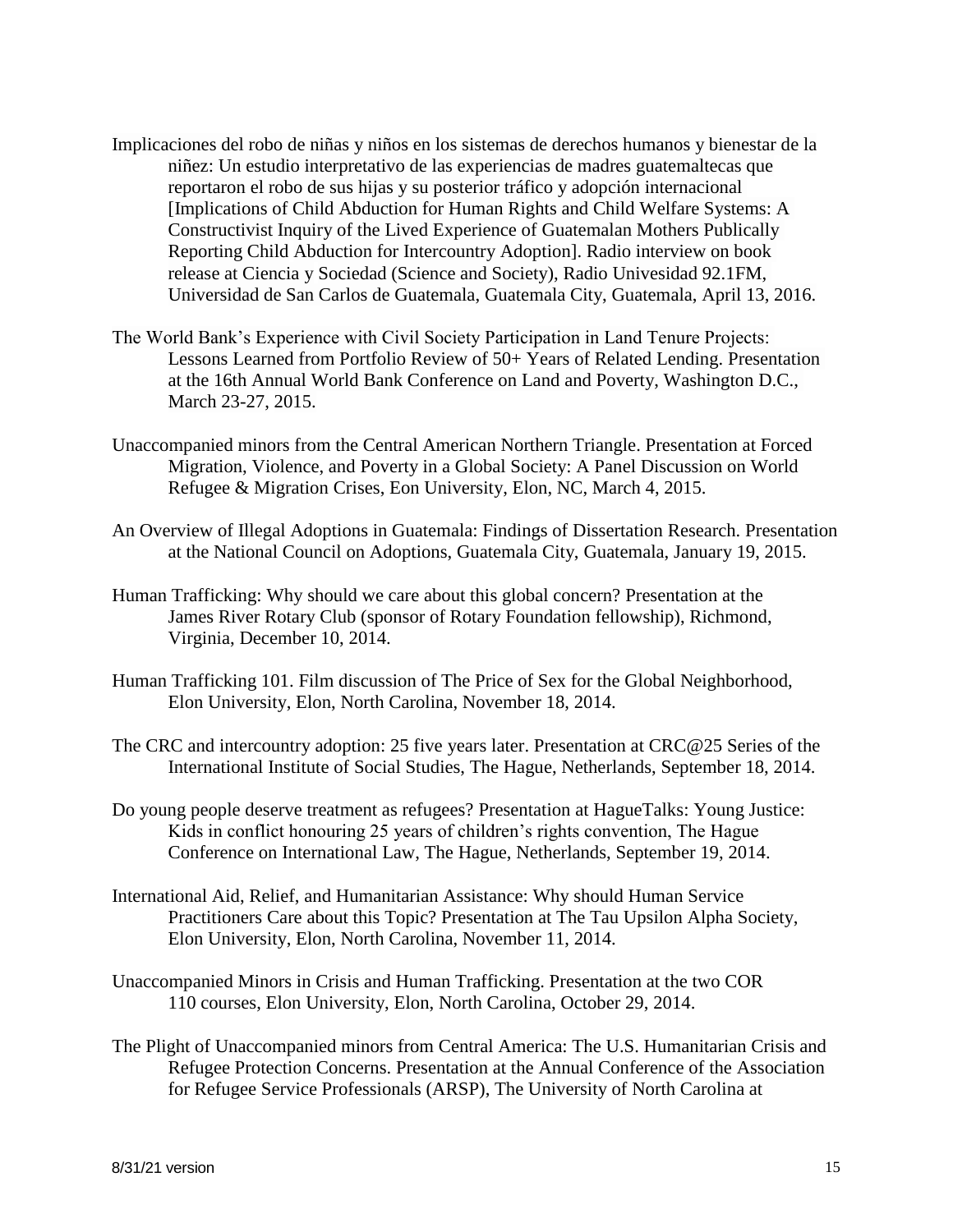Greensboro (UNCG), Greensboro, NC, October 8-9, 2014.

- Child Abduction and The Hague Convention on Intercountry Adoption: Brief Historical Overview and the Case of Guatemala. Paper presented at the International Forum on Intercountry Adoption and Global Surrogacy, International Institute of Social Studies, The Hague, Netherlands, August 11-13, 2014.
- Incorporating Service Learning into an Online Social Justice Course. Presentation at the Virginia Commonwealth University Center for Teaching Excellence training series, October 11, 2013, and at the 6th Annual Conference on Higher Education Pedagogy, Blacksburg, Virginia, February 5-7, 2014.
- Implications of Child Abduction for Human Rights and Child Welfare Systems: A Constructivist Inquiry of the Lived Experience of Guatemalan Mothers Publically Reporting Child Abduction for Intercountry Adoption. Presentations on research findings and Rotary scholarship experience at the Virginia Commonwealth University (VCU), March 17, 2012; Rotaract VCU student club, March 27, 2012; Operation Smile VCU student club, March 29, 2012; the Richmond Rotary Club, March 27, 2012; the James River Rotary Club (sponsor of Rotary Foundation fellowship), March 21, 2012 and June 5, 2013; and the Chapel Hill-Carrboro Sunrise Club, October 22, 2013.
- From poverty and repression to activism and research  $A$  journey of social action and spiritual awakening. Presentation at the Center for Regional Research in Mesoamerica (Centro de Investigaciones Regionales de Mesoamerica, CIRMA) Study Abroad Program Colloquium Series, June 27, 2012, Antigua, Guatemala.
- Research for social justice, gender and cultural equity and equality. Presentation at the Course "Formulation of research plans and designs for academic degree with a gender and intercultural focus," Program of Specialized Education on Research of the University of San Carlos Women's Institute, February 22, 2012, Guatemala City, Guatemala.
- Knowledge for what? Presentation at the Course "The academic, ethic, and political in the construction of knowledge in the studies of gender and feminism," Dialogue Seminar on Knowledge and Gender Studies of the University of San Carlos Women's Institute, October 18, 2011, Guatemala City, Guatemala.
- Preliminary Lessons Learned from Enacting The Hague Convention on Intercountry adoption in Guatemala: Perspectives on Women's Rights and Child Protection. Panel presentation at the University of Richmond Emancipatory Knowledge: Women's and Gender Studies NOW! Ninth Biennial Associated Colleges of the South Women's and Gender Studies Conference on April 1, 2011, in Richmond, Virginia.
- Pursuing International Dissertation Research: Following Trends and Interests in a Globalized Context. Panel presentation at the 2010 Council on Social Work Education (CSWE) Annual Program Meeting (APM) on October 15, 2010, in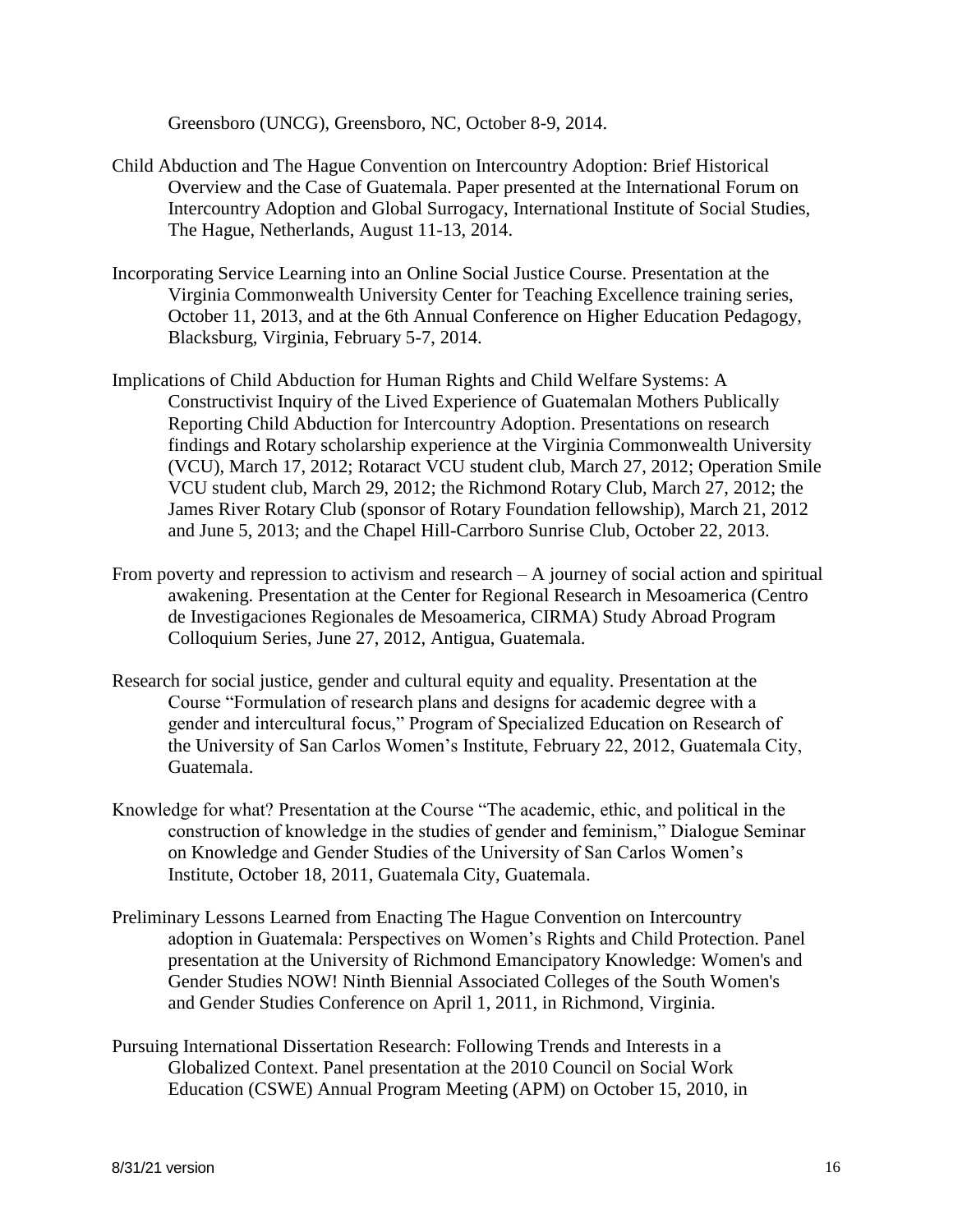Portland, Oregon.

- Probusqueda experience in post-Hague Convention on Intercountry Adoption. Presentation at the Latino Social Workers Organization (LSWO) on April 8, 2010 in Chicago, Illinois.
- Child protection in Guatemala: Implications for The Hague Convention in Intercountry Adoption. Presentation at the Latino Social Workers Organization (LSWO) on April 8, 2010 in Chicago, Illinois.
- Pro-busqueda experience in Post Hague Convention on Intercountry Adoption (HCIA). Presentation at the 2010 Annual Meeting of the Society of Cross-Cultural Research, February 17-20, 2010, in Albuquerque, New Mexico.

# **Honors, Awards & Grants**

**RTI University Scholar** (2021-2022). Scholar will engage in collaborative research to improve deportee reintegration into Guatemalan society through further analysis of an RTI deportation survey, literature reviews on resilience & barriers migrants face, and a careful examination of the root causes of migration. As part of this 9 month scholarship, joint manuscripts in English and Spanish and a policy paper will be produced; professional presentations will be delivered; and a funding proposal will be written and submitted.

**Fulbright U.S. Scholar** (2015-2016). As a Principal Investigator (PI) carried out human subjects research on youth at-risk in Guatemala, and develop PhD-level teaching with the Universidad del Valle de Guatemala (UVG). Scholarship included a U.S. government grant through the Institute of International Education for \$21,060 over 4 months.

**Elon University:** Sustainability Scholar (2014 to 2020) and Service Learning Scholar (2017 to 2020). From 2014-2020 procured grants from the Undergraduate Research Program, the Center for the Advancement of Teaching and Learning (CATL); the Kernodle Center for Learning and Community Engagement's Community Partnership Initiative (CPI); the College and Arts Studies (CAS) Fund for Excellence; Living & Learning Integration, and the Academic Technology and Computing Committee (ATTAC); and the Leadership Fellowship Program. Obtained competitive grant for about \$50,000 over 6 years to develop service-learning programs, mentor undergraduate research (as a PI), and carry out campus/community education initiatives.

**Rotary Foundation/Rotary International:** Ambassadorial Research Scholar (2011-2012). Obtained competitive grant of \$23,000 for a year to carry out dissertation fieldwork and data collection, as a PI.

**Council of Social Work Education:** Minority Fellowship Program (2009-2011). The scholarship totaled about \$10,000 a year for 2 years to advance dissertation research.

**Virginia Commonwealth University (VCU):** Child Welfare Education and Support Program (2008-2009). The scholarship totaled about \$10,000.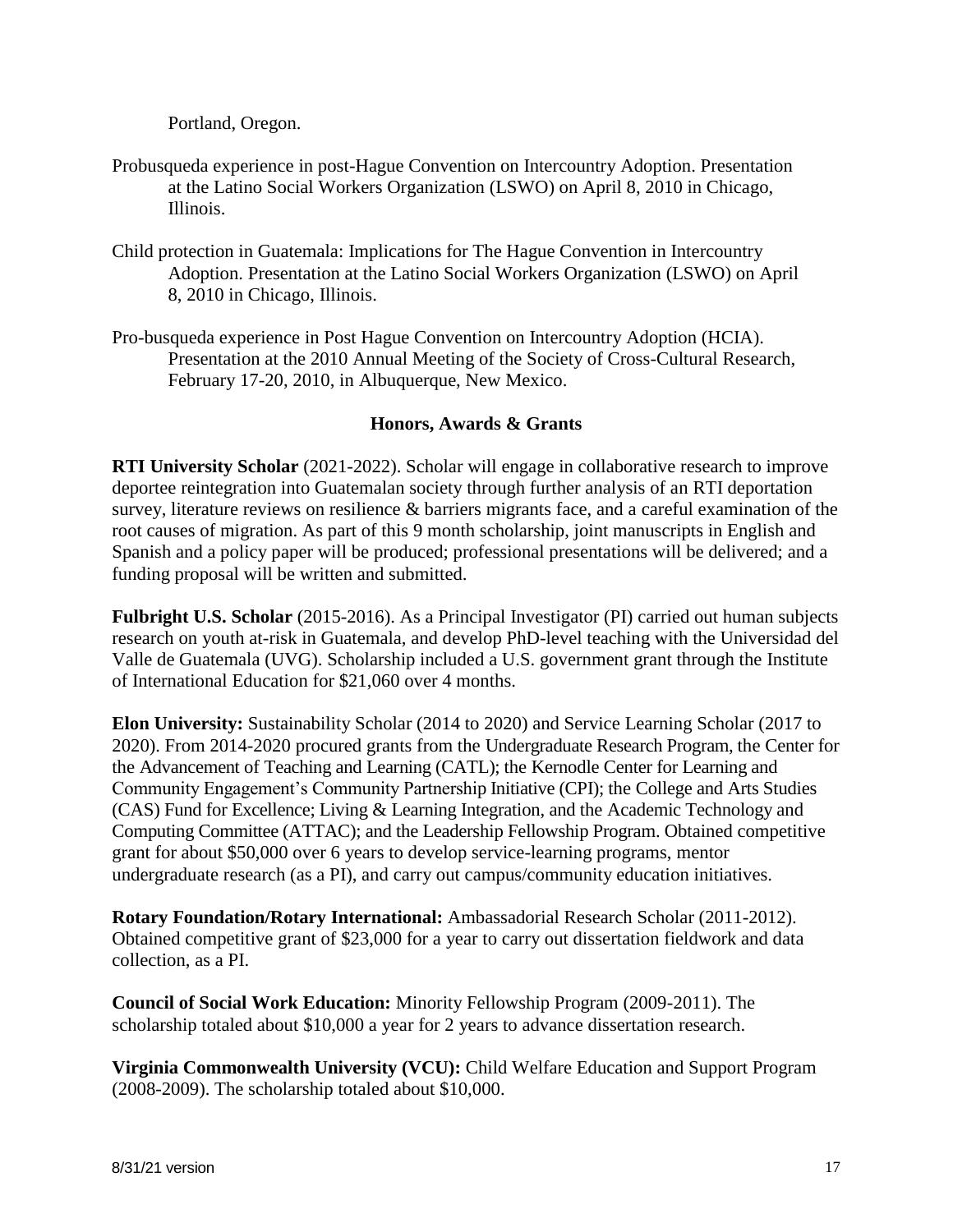**The World Bank, Washington DC:** Social Development Spot Award (2003, 2004), Steering Committee of Diversity Program service award (2005). Raised funding and managed international development grants provided by private foundations and church organizations for a total of \$1 million over 5 years.

**University of Maryland University College, College Park, Maryland:** Dean's List (1996).

**Central American Refugee Committee (CRECEN) Network, Washington DC:** Honor for leadership, dedication and service to Salvadoran refugee community in the U.S. (1990).

# **Professional Affiliations**

**Anthropologist Action Network for Immigrants and Refugees** (2020 to present).

**International Sociological Association:** Member (2018 to present).

**U.S. Fulbright Program:** U.S. Fulbright Scholar (2016-2017).

**Robert Wood Johnson Foundation New Connections Program** for scholars are early-career researchers from historically underrepresented groups: Network member (2016 to 2018).

**Samford University's Center for Children, Law, and Ethics at the Cumberland Law School:**  Expert Working Group on Responding to Illicit Adoption Practices Member (2016 to present).

**Universidad del Valle de Guatemala:** Member of the Bioethics Committee of the College of Social Sciences (2013 to present).

**University of North Carolina at Greensboro (UNCG):** Center for New North Carolinians (CNNC) Fellow (2014 to present)**.**

**The Center for Mexican and Central American Studies (CEMCA):** Research fellow (2015 to present)

**Society for Cross-Cultural Research**: Member (2010).

**Latino Social Work Organization:** Member (2008 to present).

**Society for Social Work & Research:** Member(2009-2011).

**Council on Social Work Education Minority Fellowship Program**: Fellow (2009-2011).

**The World Bank**: Member of the Steering Committee of Diversity Program (2002-2006).

**American Evaluation Association:** Member (1997-1998; 2008-2010).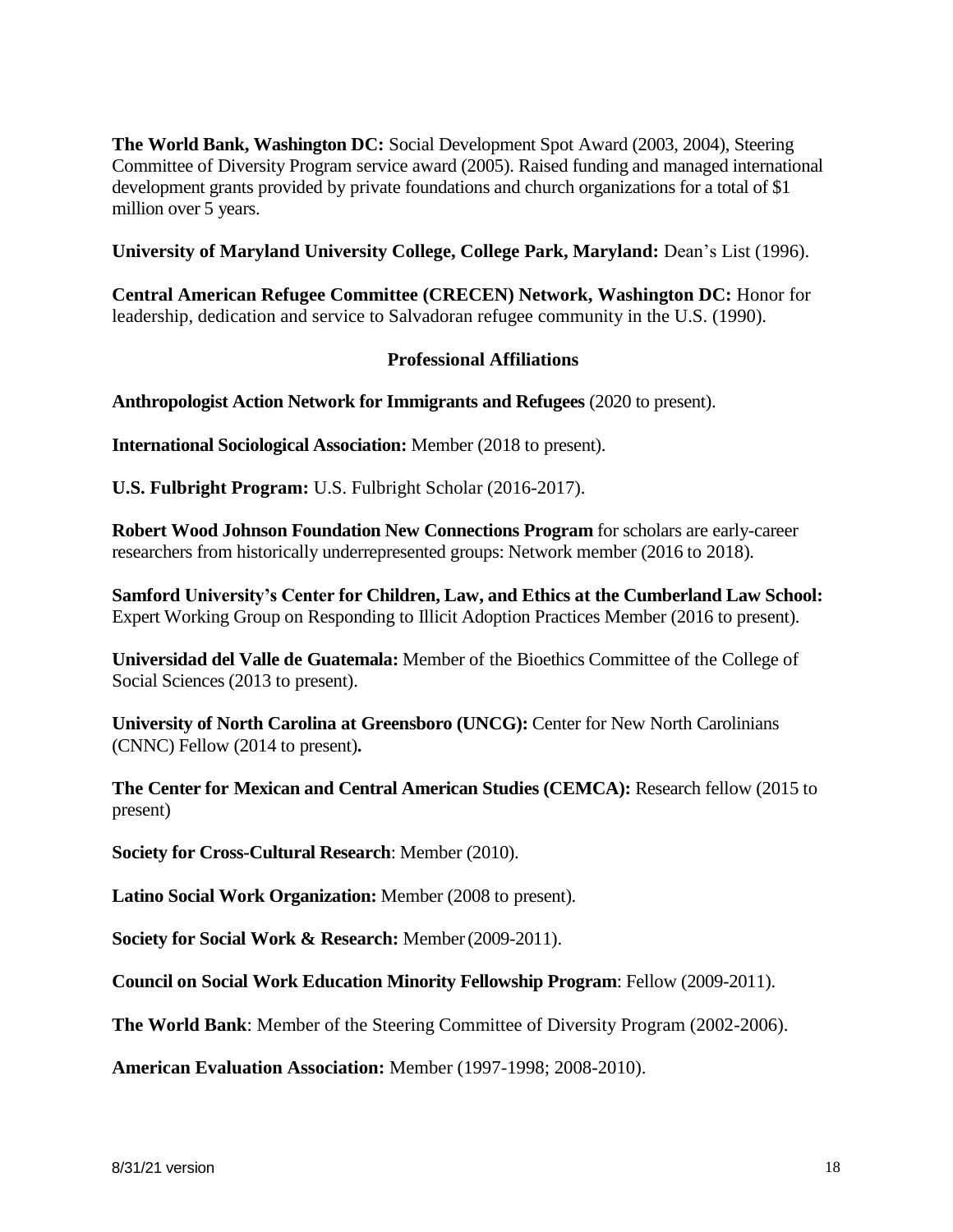# **Continuing Education & Professional Certifications**

**Foundation for Human Enrichment:** Somatic Experiencing Practitioner (SEP) professional certificate (completed in 2020)

**Connections Matter - Prevent Child Abuse North Carolina, Morrisonville, NC.** Trained as an Authorized Trainer (July 22, 2019)

**Safe Shores – Children Advocacy Center, Washington, D.C.** Trained as an Authorized Facilitator of the Darkness to Light's Stewards of Children workshop (November 9, 2017).

**Still Quiet Place, Menlo Park, CA.** Completed online course on teaching mindfulness to children and adolescents (online, 2010).

**Robert Wood Johnson Foundation's New Connection, Denver, CO. Participated in the Tenth** Annual Research and Coaching Clinic (October 28-29, 2016) and the New Connections Bi-Annual Symposium (February 1, 2018).

**Elon University, Elon NC**. Attended workshops with the Center for the Advancement of Teaching and Learning (CATL), the Teaching and Learning Technologies (TLT), Writing for Excellence Initiative (WEI), the Professional Development Curriculum, Global Education Center (GEC), Student Health Services/Wellness Center, and the Human Service Studies (HSS) (2013 to present). Participated in the numerous teaching and learning workshops held at Elon University (2013 to 2020).

**Virginia Commonwealth University, Richmond VA**. Attended in-campus workshops on research methods and on-line teaching (2007 to 2013). While completing MSW & PhD students and working as an Adjunct Faculty, completed VISSTA basic training in delivery of child protection services (2008), and an EQR Training & Consulting course on qualitative data analysis with Atlas.ti (2010). Also, participated in workshops on health and mental health services in diverse settings, and cross-cultural research at CSWE, SSWR, LSWO & SCCR annual conferences(2009-2013).

**The World Bank, Washington DC.** Participated in workshops on governance and anticorruption (2013, 2006, 2014), civic engagement and social accountability (2003-2014), development communications and grassroots media (2004, 2005), quantitative and qualitative methods workshops (2004); value-based participatory planning (2004), diversity in the workplace (2004), participatory public expenditure management (2003), social assessments (2003), program design and evaluation workshop (2003), safeguard policies workshops (2001-2002).

**InterAction, Washington DC**. Attended workshops on development interventions and civil society participation (1997-1999), and humanitarian and refugee assistance workshops (1997-1999).

**CORDES, San Salvador, El Salvador**. Participated in advanced training on administration of nongovernmental organizations (NGOs) (1992).